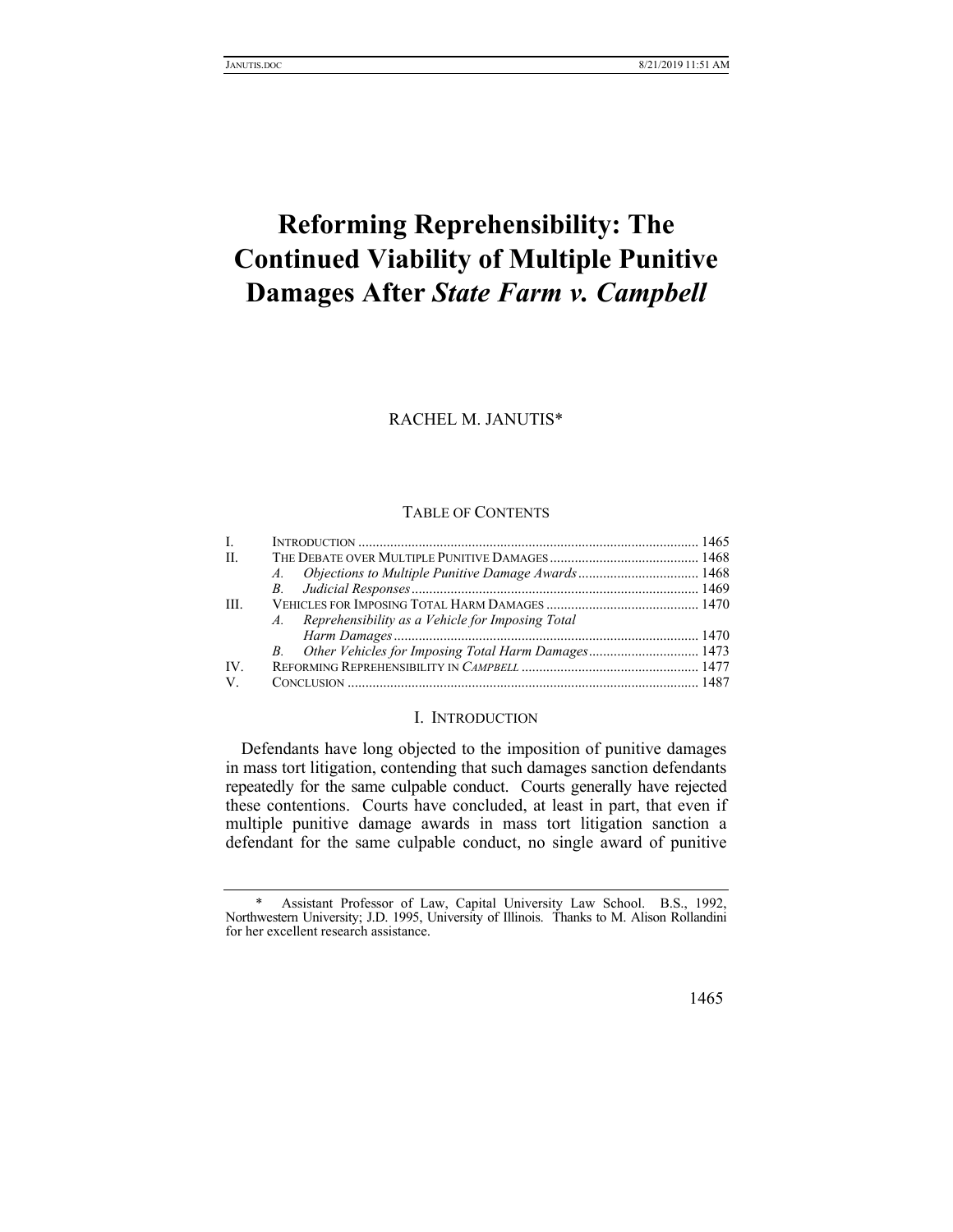damages punishes a defendant for the entire scope of its misconduct.<sup>1</sup> In other words, no single award represents total harm damages.<sup>2</sup> In so doing, however, courts fail to examine closely the process by which punitive damage decisionmakers are asked to determine punitive damage awards.<sup>3</sup>

As Professor Schwartz noted in a commentary on punitive damages in mass tort litigation almost ten years ago, "the jury often determines [the amount of punitive damages] by assessing the wrongfulness of the defendant's overall conduct, including its capacity to cause many injuries."4 While almost all states purport to limit punitive damages to the harm to the injured plaintiff before the court, most states allow decisionmakers to increase a punitive damage award based on the "reprehensibility" of the defendant's conduct.<sup>5</sup> This reprehensibility factor has been used as an opportunity to present to the decisionmakers evidence of conduct directed at parties not before the court and the harm that conduct caused to the absent parties. Particularly, the reprehensibility factor has been used to allow the decisionmakers to consider the total number of victims from defendant's tortious conduct in setting a punitive award and to increase the amount of a punitive damage award based solely on the number of victims. As such, the reprehensibility factor has been used as a vehicle to invite the decisionmakers to punish the defendant not just for the harm caused to the injured plaintiff before the court but also for the harm caused to all victims of the defendant's tortious activity. In other words, reprehensibility evidence has been used to allow the punitive damage decisionmakers to impose total harm damages. Thus, contrary to the courts' characterization, multiple punitive damage awards do expose the defendant to the potential for repeated sanctions for the same misconduct in mass tort litigation.

<sup>1</sup>*. See, e.g.*, Dunn v. Hovic, 1 F.3d 1371, 1384, 1389 (3rd Cir. 1993) (noting that the punitive damage award was intended to represent punishment for the conduct directed at the injured plaintiff before the court only).

 <sup>2.</sup> Commentator Thomas Colby describes the practice of awarding, in a single case to a single victim, punitive damages to punish the defendant "for the full scope of societal harm caused by its entire course of wrongful conduct" as the practice of awarding "'total harm' punitive damages." Thomas B. Colby, *Beyond the Multiple Punishment Problem: Punitive Damages as Punishment for Individual, Private Wrongs*, 87 MINN. L. REV. 583, 587 (2003). I adopt his terminology in this Article.

 <sup>3.</sup> Punitive damages usually are awarded in a three-step process. Initially, the trier of fact (usually a jury) determines liability for and the amount of punitive damages. The trial court and an appellate court then review the award, and either court may remit the award if that court concludes that the award is excessive. I use the term "punitive damage decisionmakers" to refer to the trier of fact and both reviewing courts.

 <sup>4.</sup> Gary T. Schwartz, *Mass Torts and Punitive Damages: A Comment*, 39 VILL. L. REV. 415, 430 (1994).

<sup>5</sup>*. See infra* note 16.

<sup>1466</sup>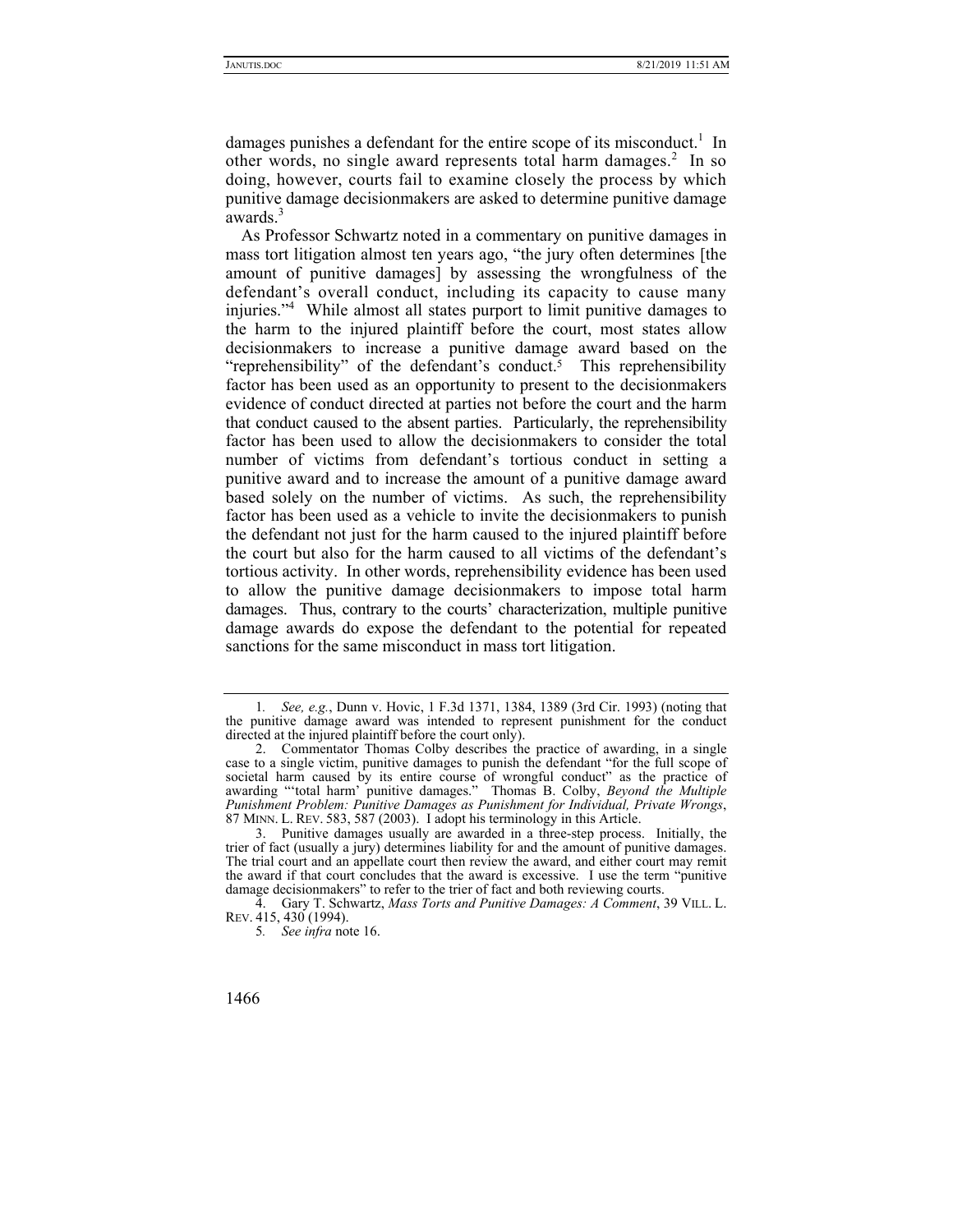As commentator Thomas Colby recognized, literature on punitive damages only rarely has discussed this practice of awarding total harm damages,<sup>6</sup> and the practice has gone largely unaddressed by lower courts. However, the practice raises potential questions about the viability of multiple punitive damage awards in mass tort litigation.<sup>7</sup> In this Article, I will discuss how the Supreme Court's recent decision in State Farm v. Campbell<sup>8</sup> reformed the reprehensibility analysis and how this reformation may have the perhaps unintended consequence of eliminating the practice of awarding total harm damages. In particular, in an effort to limit the size of individual punitive damage awards, *Campbell* limits the use of evidence of conduct directed at parties not before the court. *Campbell* prohibits an increase in reprehensibility based solely on the large number of other acts or the large volume of harm from those acts. Rather, reprehensibility may be increased based on the presence of other acts only if those other acts demonstrate the defendant's knowledge of the consequences of its acts directed at the plaintiff, the deliberateness of the defendant's conduct directed at the plaintiff or the defendant's bad faith in dealing with the plaintiff. In so limiting the role of other act evidence, *Campbell* limits the potential for total harm punitive damages in mass tort litigation. At the same time, *Campbell* reforms reprehensibility into an analysis that better comports

<sup>6</sup>*. See, e.g.*, Colby, *supra* note 2, at 662; Schwartz, *supra* note 4, at 430–31. Instead, some commentators start from the assumption that multiple punitive damage awards punish a defendant for the same culpable conduct, then propose reforms to limit the impact of duplicative awards. *See, e.g.*, David G. Owen, *A Punitive Damages Overview: Functions, Problems and Reform*, 39 VILL. L. REV. 363, 411 (1994). Other commentators, like courts, maintain that each award punishes the defendant for a separate transaction, and hence, different culpable conduct. However, also like courts, these commentators do not consider the information given to decisionmakers to calculate awards. *See, e.g.*, Jerry J. Phillips, *Multiple Punitive Damage Awards*, 39 VILL. L. REV. 433, 443–44 (1994).

 <sup>7.</sup> Commentators have noted that multiple sanctions for the same misconduct raise potential constitutional concerns. *See, e.g.*, Michael B. Kelly, *Do Punitive Damages Compensate Society?*, 41 SAN DIEGO L. REV. 1429, 1434 (2004) (outlining several due process objections to awarding punitive damages based on injuries to absent parties); Schwartz, *supra* note 4, at 430–31 (arguing that the inability to join all claims in a single forum allows for "normatively inappropriate multiple punishments"); John Calvin Jeffries, Jr., *A Comment on the Constitutionality of Punitive Damages*, 72 VA. L. REV. 139, 140 (1986) ("[U]nrestrained punitive liability for a single course of conduct [is] arguably unconstitutional."). Likewise, awarding total harm damages raises questions about a single court's jurisdiction to award total harm damages as well as choice of law concerns.

 <sup>8.</sup> State Farm Mut. Auto. Ins. Co. v. Campbell, 538 U.S. 408 (2003).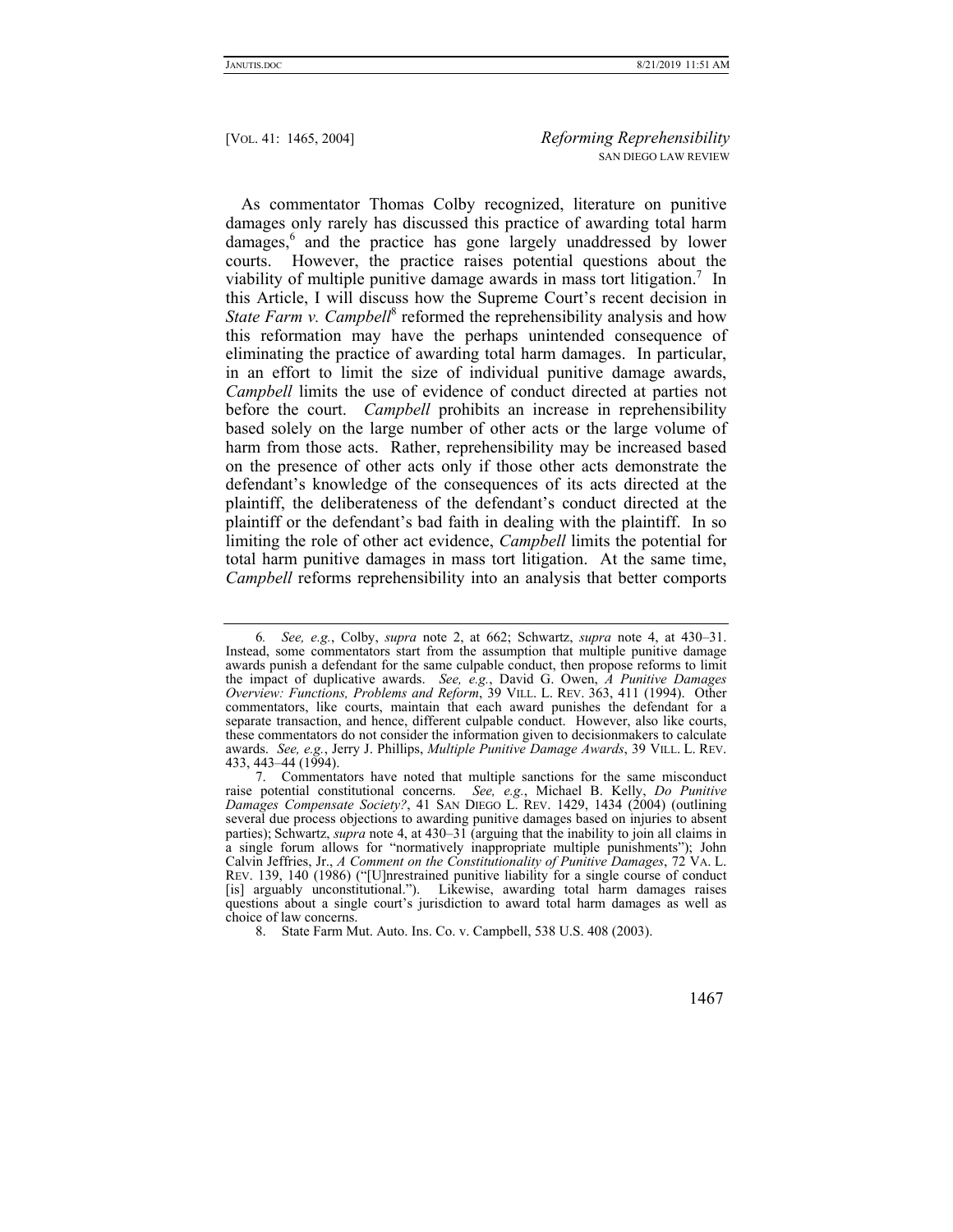with the traditional retributivist principles of criminal punishment put forth as a justification for considering reprehensibility in the first instance.

## II. THE DEBATE OVER MULTIPLE PUNITIVE DAMAGES

#### *A. Objections to Multiple Punitive Damage Awards*

Opponents of multiple punitive damage awards have objected on two related grounds. First, opponents contend that multiple punitive damage awards punish a defendant for the same conduct or course of conduct and that punishing a defendant multiple times for the same course of conduct is fundamentally unfair.<sup>9</sup> For example, opponents would argue that in cases such as  $B\text{MW}$  v. Gore,<sup>10</sup> awarding punitive damages to every person who purchased a repaired or repainted automobile would punish BMW for the same culpable conduct—the corporate decision by BMW to sell cars without disclosing repairs which amounted to less than 3% of the total value.

Second, opponents argue that due process places some limit on the total amount of punitive damages a defendant can be forced to pay for a single act or course of conduct. While any individual punitive damage award or even a series of multiple awards would not exceed this substantive limit, opponents reason that at some point the aggregate value of multiple punitive damage awards exceeds this limit and results in "overkill."11 For example, in a recent asbestos case, Owens Corning estimated that juries in twenty-eight cases filed across the country had awarded more than \$51 million in punitive damages to plaintiffs in

 <sup>9.</sup> Glasscock v. Armstrong Cork Co., 946 F.2d 1085, 1096 (5th Cir. 1991) (discussing an asbestos defendant's argument that repeated punitive damage awards in asbestos exposure cases rely on the same culpable conduct, thus punishing the same wrongdoing, and that due process limited the number of times a corporation could be made to pay sanctions for the same culpable act); Palmer v. A.H. Robins Co., 684 P.2d 187, 215 (Colo. 1984) (noting an argument by a pharmaceutical manufacturer that the potential for multiple punitive damage awards involving the same conduct offended fundamental fairness); *see also* Hansen v. Johns-Manville Prods. Corp., 734 F.2d 1036, 1042 (5th Cir. 1984) (involving an asbestos manufacturer who argued that multiple penalties violate double jeopardy).

 <sup>10.</sup> BMW of N. Am., Inc. v. Gore, 517 U.S. 559 (1996).

<sup>11</sup>*. See, e.g.*, Dunn v. Hovic, 1 F.3d 1371, 1384, 1402 (3d Cir. 1993) (Weis, J. dissenting); *In re* Federal Skywalk Cases, 680 F.2d 1175, 1188 (8th Cir. 1982) (Heaney, J. dissenting):

<sup>[</sup>T]here is surely some limit imposed by law on the amount for which [defendants] can be held liable for a single wrongful act or course of conduct. Unlimited multiple punishment for the same act determined in a succession of individual lawsuits and bearing no relation to the defendants' culpability or the actual injuries suffered by victims, would violate the sense of "fundamental fairness" that is essential to constitutional due process.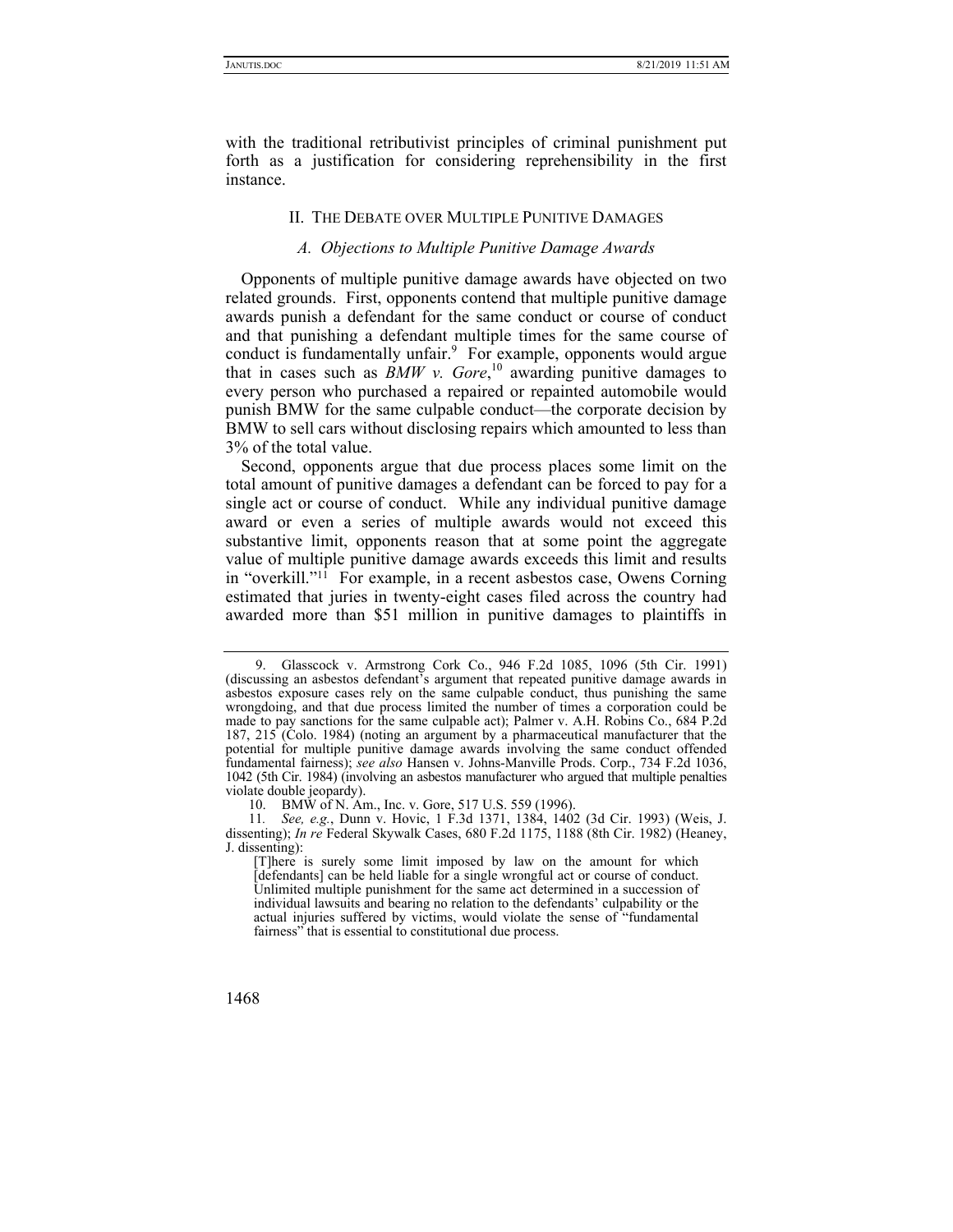lawsuits against Owens Corning arising out of the manufacturer and sale of asbestos-containing insulation. Owens Corning argued that the cumulative size of multiple punitive damage awards grossly exceeded the legitimate ends of punishment and deterrence.<sup>12</sup> Implicit in this argument is the same assumption which underlies the first objection—that multiple punitive damages repeatedly impose sanctions for the same misconduct.13

# *B. Judicial Responses*

While courts have acknowledged concern over multiple punitive damage awards, courts generally have rejected defendants' challenges. Many of these courts have concluded that even if multiple punitive damage awards sanction a defendant for the same culpable conduct, no single award sanctions the defendant for the entire scope of that misconduct. Instead, these courts reason that each award punishes the defendant for its conduct only to the extent that it harmed the injured plaintiff before the court. Thus, for example, in cases such as *Gore*,<sup>14</sup> these courts would conclude that awarding punitive damages to each consumer who purchased a repainted car might punish BMW for the same culpable conduct—the corporate decision to sell cars without disclosing repairs which were made for less than 3% of the car's retail value—but that no single award to a purchaser would punish BMW for the entire scope of the decision. Instead, each award would punish BMW only to the extent that BMW's corporate policy harmed the injured plaintiff before the court. Consequently, these courts reason that multiple awards are not duplicative.<sup>15</sup>

<sup>15</sup>*. See, e.g.*, *Dunn*, 1 F.3d at 1384 (noting that because the district court expressly referred to the amount of compensatory damages in calculating a remitted punitive award, the remitted award was intended to represent punishment for conduct directed at the plaintiff only); King v. Armstrong World Indus., Inc., 906 F.2d 1022, 1030 (5th Cir. 1990) ("On this record this Court cannot hold that Celotex has been punished repetitively and so excessively 'as to shock the sense of mankind' in violation of the Texas Constitution. Here the jury's award of punitive damages was specifically targeted to Celotex's conduct as it affected each plaintiff."); Juzwin v. Amtorg Trading Corp., 718 F. Supp. 1233, 1235 (D.N.J. 1989), *modifying* 705 F. Supp. 1053 (D.N.J. 1989); Owens-



<sup>12</sup>*. See* Owens-Corning Fiberglas Corp. v. Malone, 972 S.W.2d 35, 39 (Tex. 1998). Owens-Corning conceded that it had paid only approximately \$3 million in punitive damage awards. *Id.*

<sup>13</sup>*. See* Simpson v. Pittsburgh Corning Corp., 901 F.2d 277, 281 (2d Cir. 1990) (noting that both the overkill argument and the repetitive sanction argument rely on the premise that the wrongful conduct sought to be punished in a subsequent suit is the same conduct that was previously punished).

<sup>14</sup>*. Gore*, 517 U.S. at 559.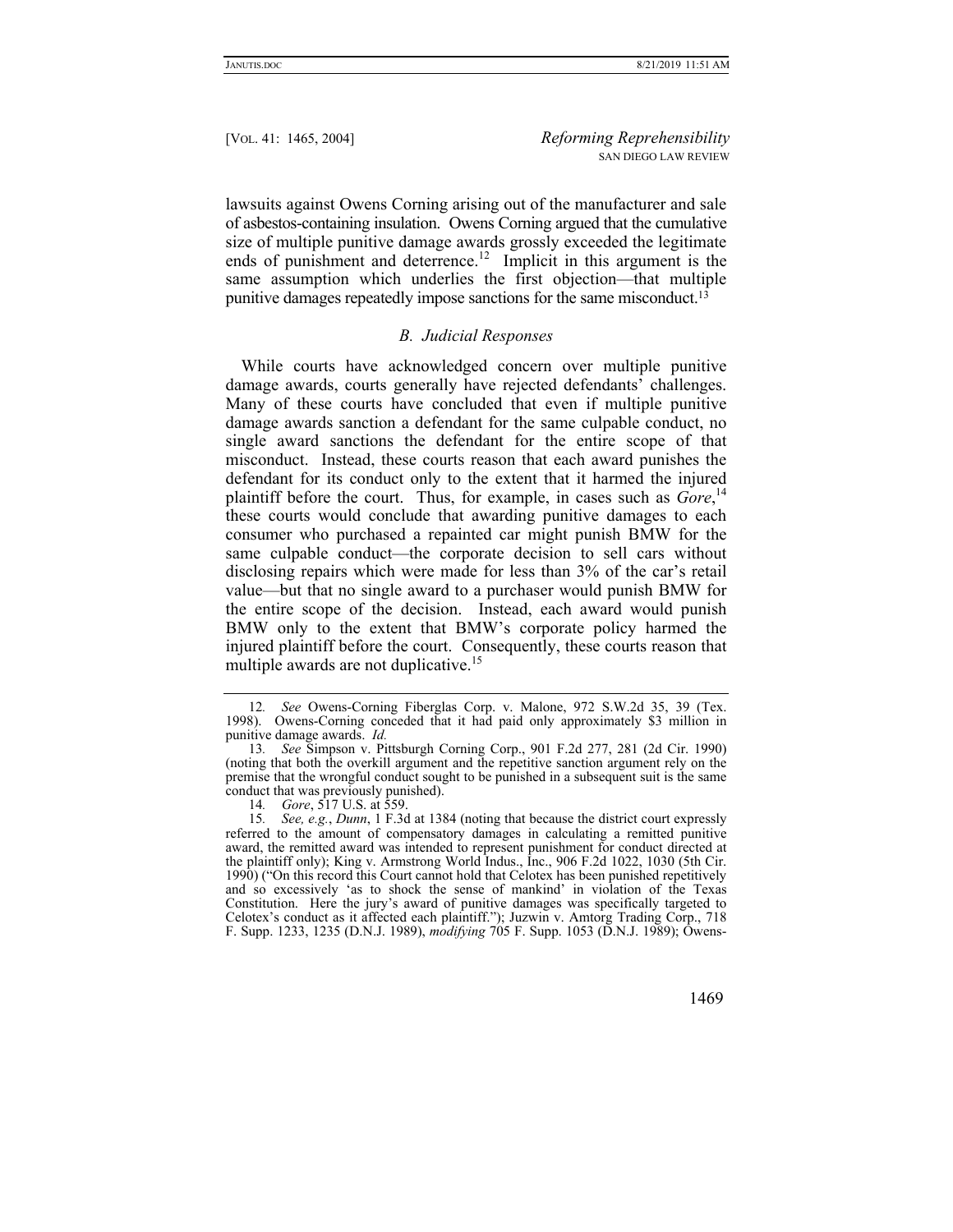#### III. VEHICLES FOR IMPOSING TOTAL HARM DAMAGES

#### *A. Reprehensibility as a Vehicle for Imposing Total Harm Damages*

As Professor Schwartz recognized, current procedures for awarding punitive damages invite the punitive damage decisionmakers to consider the entire scope of a defendant's misconduct, including transactions with other consumers and, consequently, the harm to those other consumers. Most states instruct the trier of fact (usually the jury) to consider certain factors in deciding initially whether to award punitive damages and in what amount. Some of these factors invite the trier of fact and reviewing courts to consider the entire scope of a defendant's misconduct, including conduct the defendant directed at parties other than the injured party before the court. For example, some states require the trier of fact to consider the "reprehensibility" of the defendant's misconduct in determining the size of any punitive award.<sup>16</sup> These states, in turn,

Corning Fiberglas Corp. v. Golightly, 976 S.W.2d 409, 412 (Ky. 1998); Eagle-Picher Indus., Inc. v. Balbos, 604 A.2d 445, 472 (Md. 1992) (rejecting the defendants' due process challenge because the defendants failed to show that the factfinder, making a previous award, understood its award to be punishment for the full extent of the defendants' misconduct rather than punishment for the injuries to the particular plaintiff before that court); Owens-Illinois v. Armstrong, 591 A.2d 544, 557–58 (Md. Ct. Spec. App. 1991) (holding that punitive damages were awarded solely for the harm inflicted upon a specific plaintiff rather than for the totality of the harm), *rev'd on other grounds*, 604 A.2d 47 (Md. 1992).

 <sup>16.</sup> At least thirteen states expressly instruct the trier of fact to consider the reprehensibility of the defendant's misconduct. *See, e.g.*, **Arizona**: Hawkins v. Allstate Ins. Co., 733 P.2d 1073, 1080 (Ariz. 1987) ("[A] category of relevant evidence [for the fact finder to consider in determining a reasonable punitive damage award] is the nature of the defendant's conduct, including the reprehensibility of the conduct."); **California**: California Jury Instructions, Civil 14.71 (2004) ("In arriving at any award of punitive damages, consider the following factors: (1) the reprehensibility of the conduct of the defendant. . . ."); **Illinois**: Kemner v. Monsanto Co., 576 N.E.2d 1146, 1168 (Ill. App. Ct. 1991) ("The reprehensibility of . . . misconduct and the need to deter it are primary factors in determining the appropriate level of punitive damages."). Other states instruct the trier of fact to consider similar factors like the nature of the defendant's conduct. *See, e.g.*, **Florida**: Florida Standard Jury Instructions in Civil Cases, PD–1 6 (2004) (instructing the jury to consider "the nature, extent and degree of misconduct"); **Georgia**: Hospital Auth. v. Jones, 386 S.E.2d 120, 124 n.13 (Ga. 1989) (stating that in awarding punitive damages, the fact finder may consider "the nature and egregiousness of the defendant's conduct"), *vacated*, 499 U.S. 914 (1991), *aff'd*, 409 S.E.2d 501 (1991); **Iowa**: Iowa Civil Jury Instruction No. 210.1 (1987) (instructing the jury to consider the character and the degree of the wrong as shown by the evidence, the necessity of preventing similar wrong and "the nature of the defendant's conduct," or the defendant's culpability); *see also* **Alabama**: S. Life and Health Ins. Co. v. Turner, 586 So. 2d 854, 857 (Ala. 1991) (stating that to determine the appropriate measure of punitive damages, the fact finder must consider the "culpability of the wrongdoer"); **Colorado**: Leidholt v. District Court, 619 P.2d 768, 770 (Colo. 1980) ("[I]n determining the amount which should be awarded as punitive damages, the severity of the defendant's wrong . . . must be considered to ensure that the award will punish the defendant."); **Wisconsin**: Fahrenberg v. Tengel, 291 N.W.2d 516, 527 (Wis. 1980)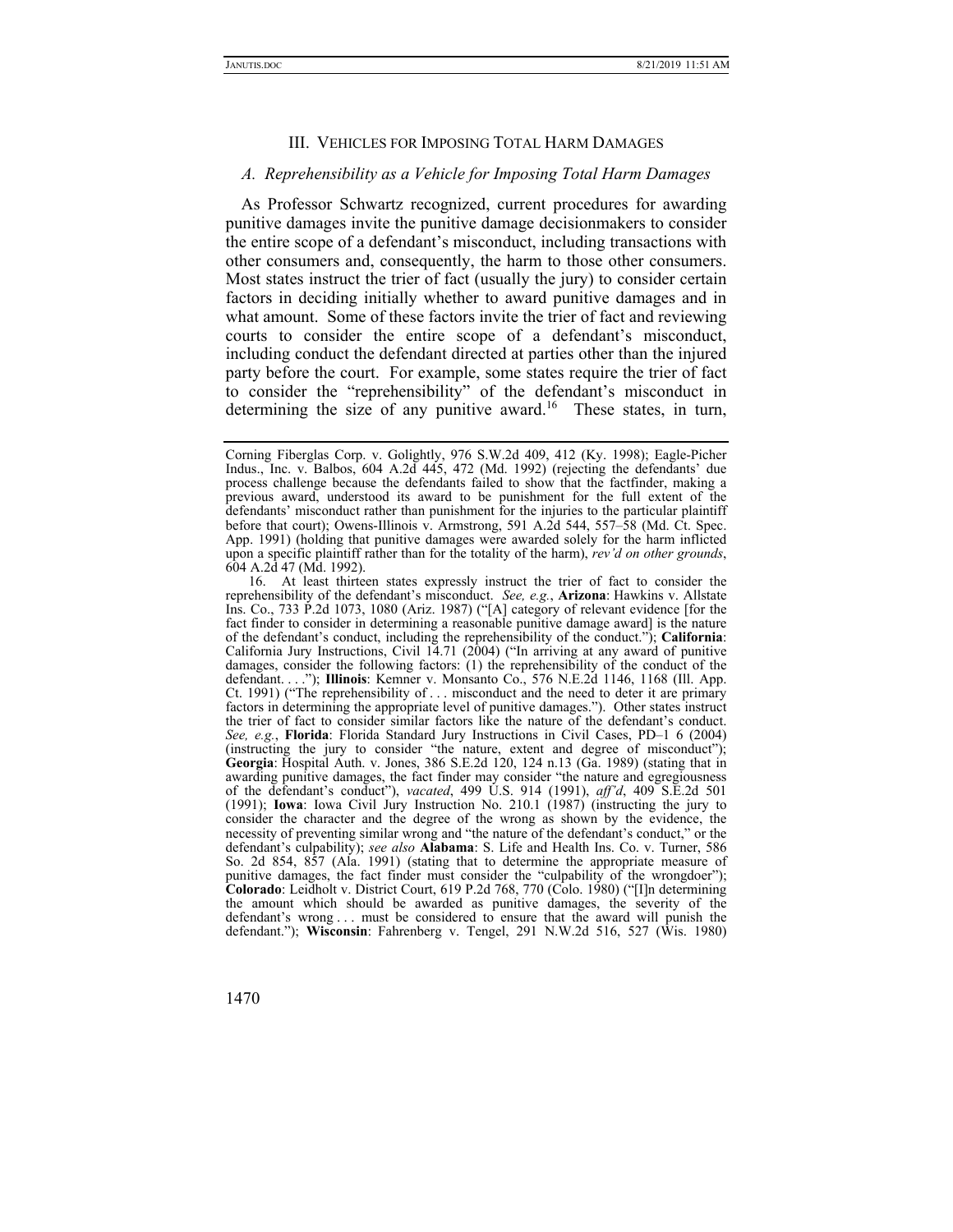measure reprehensibility based on the entire scope of the defendant's misconduct, including transactions with other parties and the number of actual or potential victims of the defendant's misconduct. This allows the jury to increase its assessment of reprehensibility, and, hence, the amount of punitive damages, based on the existence of multiple transactions and multiple victims.<sup>17</sup> Other states delineate the scope of the defendant's misconduct or the duration of the misconduct as a factor for the decisionmaker to consider in and of itself.<sup>18</sup> The states then define the scope of the misconduct as the number of actual or potential victims. Thus, these states allow the decisionmaker to consider transactions other than the transaction with the injured plaintiff before the court.<sup>19</sup>

damage award).<br>18. See, e. 18*. See, e.g.*, **Alaska**: ALASKA STAT. § 9.17.020(c)(4) (Michie 2002) (stating that in determining the amount of punitive damages, "the fact finder may consider . . . the duration of the conduct and any intentional concealment of the conduct"); **Kansas**: KAN. STAT. ANN.  $\S 60-3701(b)(4)$  (1994) (stating that in determining the amount of punitive damages, "the court may consider . . . the duration of the misconduct and any intentional concealment of it"); **New Jersey**: N.J. STAT. ANN. § 2A:15–5.12(b)(4) (West 2000) (stating that in determining the amount of punitive damages, the trier of fact considers "the duration of the misconduct and any concealment").

19*. See, e.g.*, O'Gilvie v. Int'l Playtex, Inc., 821 F.2d 1438, 1447 (10th Cir. 1987) (stating that the "number of consumers whose safety was potentially impacted by [the defendant's] conduct with respect to [the product at issue]" supported an increased punitive damage award), *aff'd*, 519 U.S. 79 (1996); Burton v. R.J. Reynolds Tobacco

<sup>(&</sup>quot;Factors to be considered in determining the proper amount to be awarded as punitive damages include: the grievousness of the defendant's acts.").

<sup>17</sup>*. See, e.g.*, Fernandez v. N. Shore Orthopedic Surgery & Sports Med., 79 F. Supp. 2d 197, 207-08 & n.15 (E.D.N.Y. 2000) (noting that the existence of repeated instances of misconduct was an aggravating factor supporting increased reprehensibility and that repeated misconduct included misconduct directed toward parties other than the plaintiff); Stockett v. Tolin, 791 F. Supp. 1536, 1557–58. (S.D. Fla. 1992) ("In considering the nature, extent, and enormity of the wrong and all of the surrounding circumstances, courts have regularly considered acts other than the acts giving rise to the defendant's liability to the plaintiff on the issue of punitive damages.") (applying Florida law); Campbell v. State Farm Mut. Auto. Ins. Co., 65 P.3d 1134, 1148 (Utah 2001) (noting that the defendant "repeatedly and deliberately deceived and cheated its customers"—for over two decades it "systematically harassed and intimidated opposing claimants, witnesses, and attorneys" and "engaged in a pattern of trickery and deceit, false statements, and other acts of affirmative misconduct"—in finding that the defendant's conduct was "malicious, reprehensible, and wrong") (internal quotations omitted), *rev'd*, 538 U.S. 408 (2003); Sturges v. Wal-Mart Stores, Inc., 39 S.W.3d 608, 614 (Tex. Ct. App. 1998) (holding that evidence of the defendant's interference with prior contracts was improperly excluded because such evidence demonstrated the character of the defendant's conduct and the degree of the defendant's culpability), *rev'd on other grounds*, 52 S.W.3d 711, 729 (Tex. 2001); *see also* Bowden v. Caldor, Inc., 710 A.2d 267, 285–86 (Md. 1998) (stating that lack of evidence that the defendant engaged in similar misconduct directed at other employees was a basis for reducing the punitive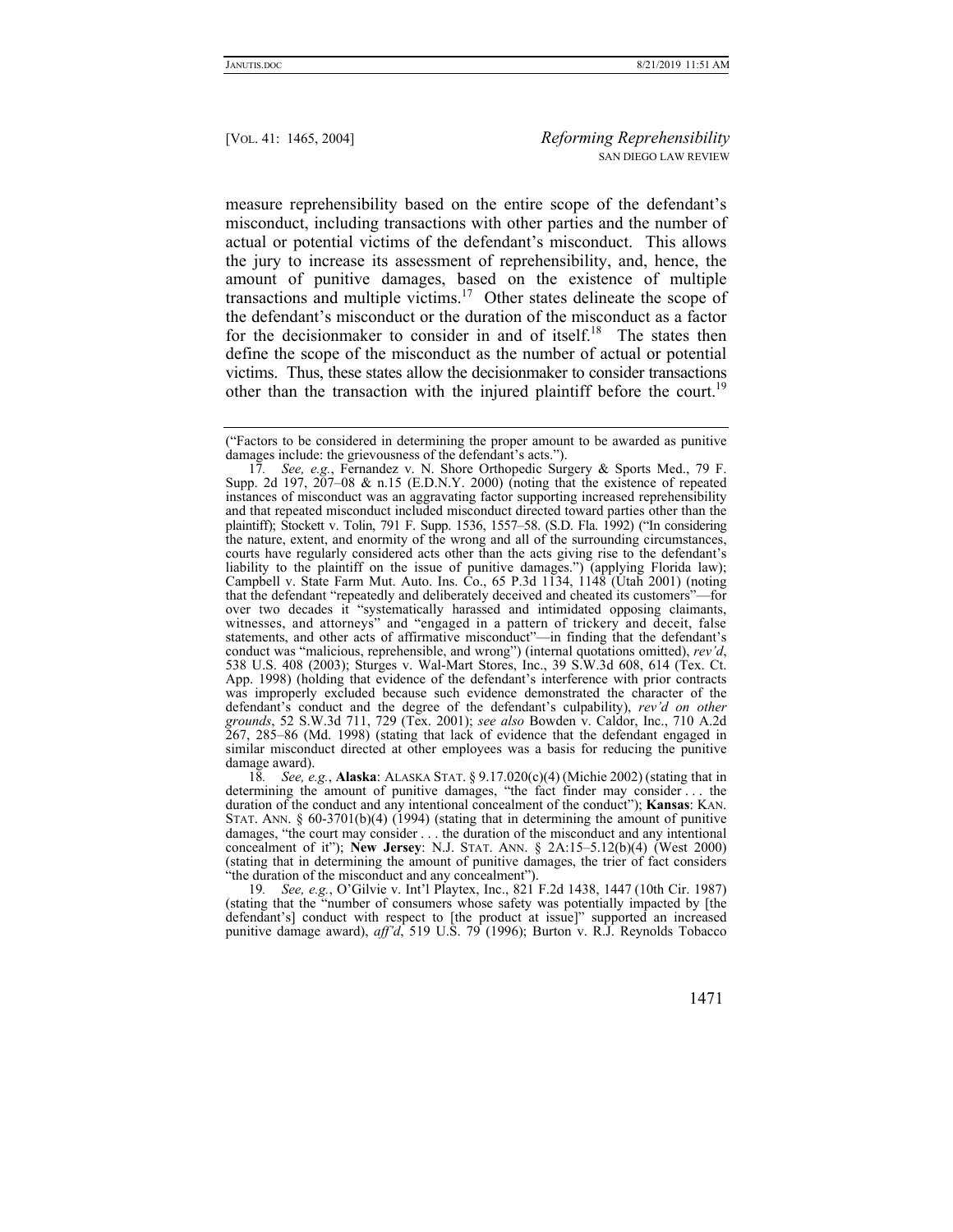Consideration of such evidence may result in a trier of fact imposing sanctions to punish and deter the entire scope of conduct. Indeed, in some instances, plaintiff's counsel has invited the trier of fact to impose punitive damages to punish the entire scope of the defendant's misconduct, including the defendant's transactions with people other than the injured parties before the court.<sup>20</sup>

All states provide for some judicial review of the punitive damage award.<sup>21</sup> However, like the trier of fact, the trial court and appellate court are instructed to consider the reprehensibility of the defendant's misconduct in reviewing a fact finder's punitive award<sup>22</sup> or the duration

 21. The Supreme Court has indicated that due process requires judicial review of punitive damage awards. *See* Honda Motor Co. v. Oberg, 512 U.S. 415, 434–35 (1994).

 22. At least twenty states expressly delineate the reprehensibility of the defendant as a factor to consider in reviewing the size of a jury award. *See, e.g.*, **California**: Stevens v. Owens-Corning Fiberglas Corp., 57 Cal. Rptr. 2d 525, 533 (Ct. App. 1996) (holding that in determining whether the size of an award "substantially serves the public interest in punishment and deterrence," a reviewing court should consider "the reprehensibility of the defendant's misdeeds"); **Oregon**: Parrott v. Carr Chevrolet, Inc., 17 P.3d 473, 484 (Or. 2001) (stating that in determining the monetary range that a rational juror would be entitled to award, a reviewing court should consider "the degree of reprehensibility of the defendant's conduct"). Other states direct reviewing courts to consider similar factors such as the culpability of the defendant. *See, e.g.*, **South Carolina**: Gamble v. Stevenson, 406 S.E.2d 350, 354–55 (S.C. 1991) (holding that in reviewing the excessiveness of a punitive damage award, a court considers: "(1) defendant's degree of culpability; (2) duration of the conduct; ... (4) the existence of similar past conduct"); **Nevada**: Ace Truck & Equip. Rentals, Inc. v. Kahn, 746 P.2d 132, 137 (Nev. 1987) (stating that in determining whether a punitive damage award is excessive, a court will consider the "culpability and blameworthiness of the tortfeasor"). Some states direct reviewing courts to consider the nature or egregiousness of the misconduct. *See, e.g.*, **New Mexico**: Aken v. Plains Elec. Generation & Transmission Coop., Inc., 49 P.3d 662, 669–72 (N.M. 2002) (directing reviewing courts to consider "the enormity and nature of the wrong"); **Oklahoma**: Scribner v. Hillcrest Med. Ctr., 866 P.2d 437, 443 (Okla. Ct. App. 1992) ("[C]onsideration of the *reasonableness* of [a punitive damage] award [should be compared] in relation to . . . the nature and egregiousness of the defendant's conduct."); *see also* **Minnesota**: MINN. STAT. ANN. § 549.20 (West 2000) ("The court shall specifically review the punitive damages award

Co., 205 F. Supp. 2d 1253, 1262–63 (D. Kan. 2002) (noting that RJR "acted intentionally to mislead the public" and that but for its misconduct "[f]ewer Kansas residents, thus, would have suffered" in finding that RJR's conduct was "extremely reprehensible").

<sup>20</sup>*. See* Colby, *supra* note 2, at 584–85 & nn.3–4 (citing instances in which plaintiff's counsel argued to the jury that a defendant should be punished for the entire scope of its misconduct and instances in which jurors reported setting awards based on the entire scope of a defendant's misconduct); *see also* Margaret Meriwether Cordray, *The Limits of State Sovereignty and the Issue of Multiple Punitive Damages Awards*, 78 OR. L. REV. 275, 313 (1999) (noting that the distinction between punishing a defendant directly for other transactions and using evidence of other transactions to help evaluate the defendant's blameworthiness "is a fine one" and opining that juries may not be able to understand and apply it); Rachel A. Van Cleave, *"Death Is Different," Is Money Different? Criminal Punishments, Forfeitures, and Punitive Damages—Shifting Constitutional Paradigms for Assessing Proportionality*, 12 S. CAL. INTERDISC. L.J. 217, 271 (2003) (noting that "it is not exactly clear whether there is a real difference" between considering conduct as a measure of reprehensibility and punishing that conduct).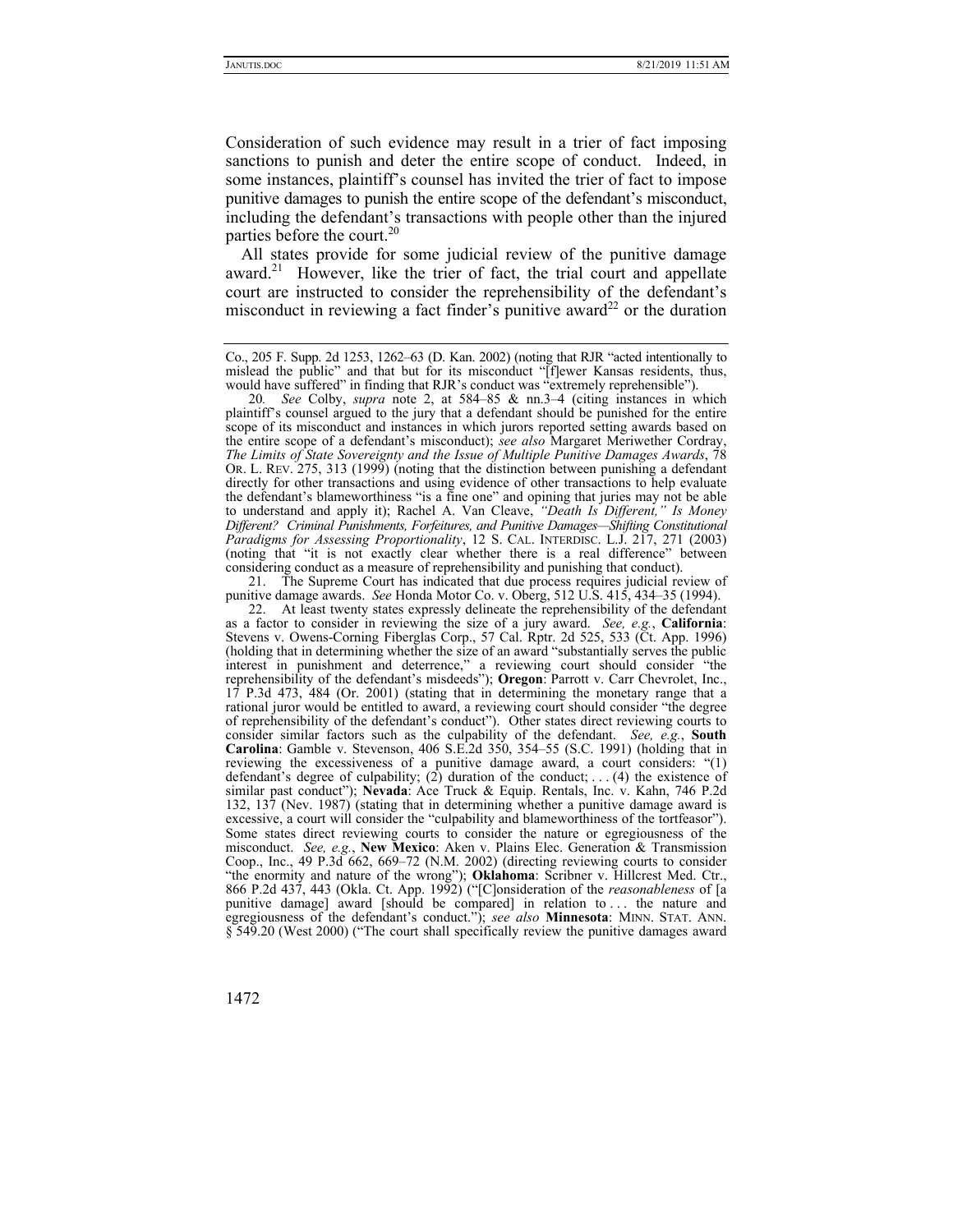or scope of the misconduct.23 Indeed, in *BMW v. Gore*, the Supreme Court recognized reprehensibility as "the most important indicium of the reasonableness of a punitive damages award."<sup>24</sup> As a recent case illustrates, reviewing courts, like juries, often consider the number of actual victims of the defendants' misconduct as a measure of reprehensibility. In *Boeken v. Philip Morris*, a Los Angeles jury imposed a \$3 billion punitive damage award on Philip Morris in a case brought by a single lifelong smoker.25 The plaintiff in *Boeken* alleged that Philip Morris had misrepresented the dangers of smoking and that Philip Morris had sold a defective product. Ultimately, the trial court remitted the punitive award. However, even after remittitur, the court awarded the plaintiff \$100 million in punitive damages.<sup>26</sup> In explaining the substantial size of the remitted award, the court noted that the conduct of Philip Morris was "utterly reprehensible."<sup>27</sup> The court concluded that Philip Morris's conduct was reprehensible, in part, because Philip Morris engaged in "a nationwide pattern of deceit involving millions of American consumers.<sup>728</sup>

# *B. Other Vehicles for Imposing Total Harm Damages*

Other factors guiding jury and reviewing court discretion also invite

24. BMW of N. Am., Inc. v. Gore, 517 U.S. 559, 575 (1996).

 25. Boeken v. Philip Morris Inc., No. BC 226593, 2001 WL 1894403, at \*1 (Cal. Super. Ct. Aug. 9, 2001).

- 26*. Id*. at \*7.
- 27*. Id*. at \*5.

<sup>28</sup>*. Id*. at \*3. *State Farm v. Campbell*, 65 P.3d 1134 (Utah 2001), the case reversed by the Supreme Court, 538 U.S. 408 (2003), provides another example. The Utah Supreme Court used the number of victims nationwide as a basis to reinstate a jury punitive damage verdict after a lower court had remitted the verdict. *See id*. at 1148 (noting that "State Farm repeatedly and deliberately deceived and cheated its customers via the PP & R scheme"); *id*. at 1150 ("Because State Farm's actions have such potentially widespread effects, this factor supports a high punitive damage award."); *id*. at 1151 (noting that State Farm's willful and fraudulent conduct to Campbell and other similarly situated Utah residents supported a larger ration of punitive damages to compensatory damages).



in light of the [following] factors: . . . the seriousness of hazard to the public arising from the defendant's misconduct [and] the duration of the misconduct  $\dots$ .").

<sup>23</sup>*. See, e.g.*, **Arizona**: Hyatt Regency Phoenix Hotel Co. v. Winston & Strawn, 907 P.2d 506, 520 (Ariz. Ct. App. 1995) ("[T]his court examines allegedly excessive punitive damage awards applying [the following] criteria . . . the reprehensibility of the defendant's conduct, including the duration of the misconduct . . . ."); **New Jersey**: Lockley v. N.J. Dep't of Corr., 828 A.2d 869, 878–79 (N.J. 2003) (reviewing courts consider the factors used by the trier of fact to determine the award, including the duration of the misconduct).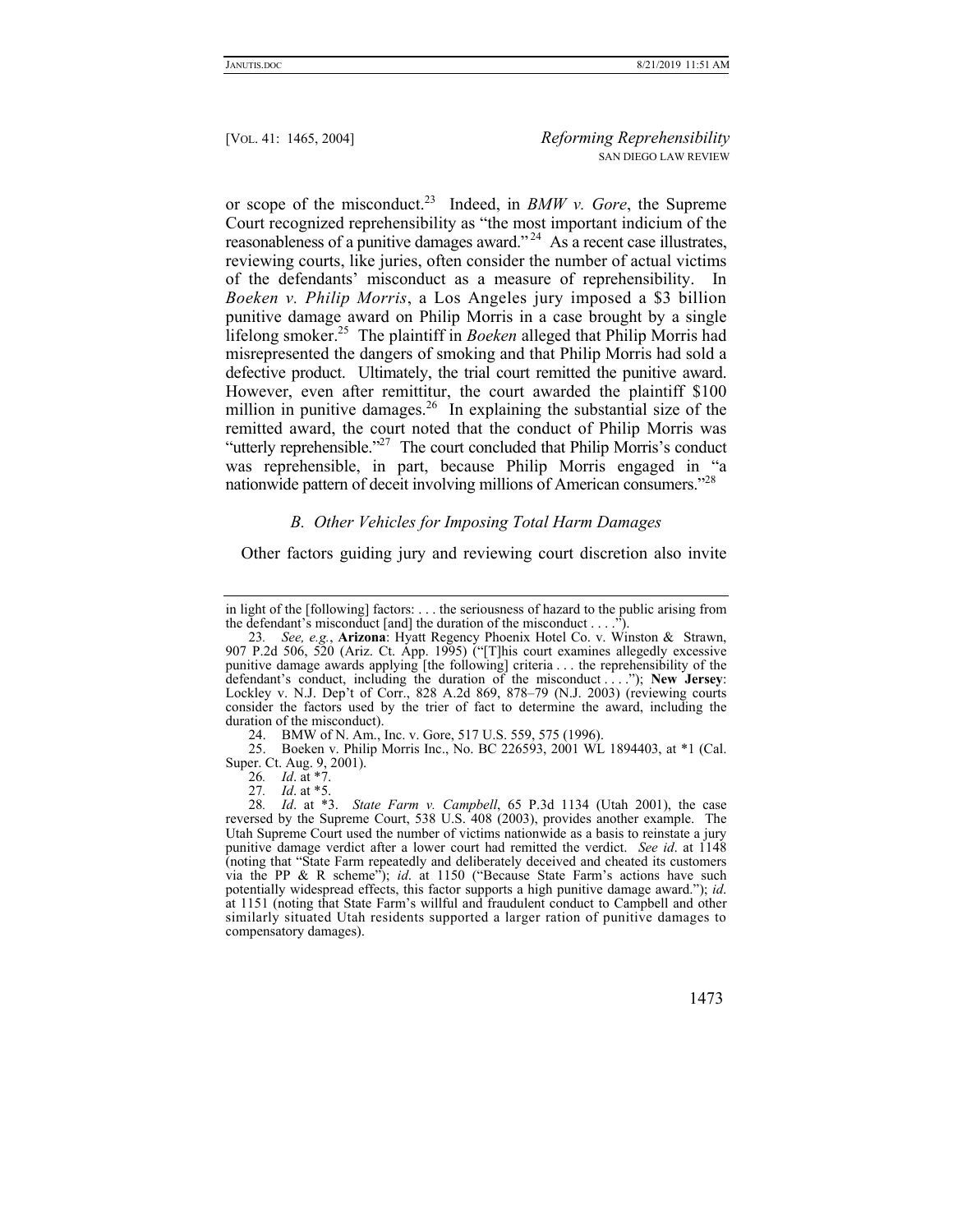punitive damage decisionmakers to determine the amount of punitive damages with reference to the entire scope of a defendant's misconduct and, hence, to punish the entire scope of the misconduct. For example, many states instruct decisionmakers to consider the profitability of the defendant's conduct.<sup>29</sup> These states frequently allow the decision maker to consider the profit the defendant earned on the entire scope of the misconduct<sup>30</sup> or the defendant's total financial condition.<sup>31</sup> Such guidance

[T]he finder of fact shall find by clear and convincing evidence that the amount of exemplary damages awarded is consistent with the following principles and factors: . . . .

.. The profitability to the defendant of the wrongful conduct and the desirability of removing that profit and of having the defendant also sustain a  $loss \ldots$ 

At least five states direct a reviewing court to consider the profitability of the defendant's misconduct. *See, e.g.*, **Minnesota**: MINN. STAT. ANN. § 549.20 (West 2000) ("The court shall specifically review the punitive damages award in light of the [following] factors: ... the profitability of the misconduct to the defendant ...."); **Montana:** MONT. CODE ANN. § 27-1-221(7)(c) (2003) ("The judge shall review a jury award of punitive damages, giving consideration to each of the [following] matters: . . . the profitability of the defendant's wrongdoing . . . . "); **Tennessee**: Hodges v. S.C. Toof & Co., 833 S.W.2d 896, 901–02 (Tenn. 1992):

After a jury has made an award of punitive damages, the trial judge shall review the award, giving consideration to all matters on which the jury is required to be instructed [including] . . . [w]hether defendant profited from the activity, and if the defendant did profit, whether the punitive award should be in excess of the profit in order to deter similar future behavior.

Several other states direct a reviewing court to consider the defendant's "financial condition" or "wealth." *See, e.g.*, **Arkansas**: Advocat, Inc. v. Sauer, 111 S.W.3d 346, 358 (Ark. 2003) (stating that when reviewing a punitive damage award, a court should consider "the financial and social condition and standing of the erring party"), *cert. denied*, 124 S. Ct. 535 (2003); **Illinois**: Hazelwood v. Ill. Cent. Gulf R.R., 450 N.E.2d 1199, 1207 (Ill. App. Ct. 1983) (holding that factors that the reviewing court should consider include "the financial status of the defendant"); **Pennsylvania**: Sprague v. Walter, 656 A.2d 890, 927 (Pa. Super. Ct. 1995) (stating that in reviewing a punitive damage award, the trial court shall consider "the wealth of the defendant").

30*. See, e.g.*, General Motors Corp. v. Johnston, 592 So. 2d 1054, 1061–62 (Ala. 1992) (noting that GM sold approximately 600,000 vehicles and sustaining the punitive damage award against GM, in part, because even after paying the \$15 million award, the profit GM made on the total sales of the vehicle at issue would be greater than the profit GM would have made had it replaced the allegedly defective part).

 31. Several states instruct the trier of fact to consider the defendant's "financial condition" or "net wealth." S*ee, e.g.*, **California**: California Jury Instructions, *supra* note 16, at 14.71 ("In arriving at any award of punitive damages, consider the following factors: . . . the amount of punitive damages which will have a deterrent effect on the defendant in the [sic] light of the defendant's financial condition."); **Florida**: Florida Standard Jury Instructions in Civil Cases, PD–1 6 (2004) (instructing the jury to consider

 <sup>29.</sup> At least fifteen states direct the trier of fact to consider profitability. *See, e.g.*, **Arizona**: Hawkins v. Allstate Ins. Co., 733 P.2d 1073, 1080 (Ariz. 1987) (stating that the fact finder may consider several factors, including "the profitability of the defendant's conduct"); **Kansas**: KAN. STAT. ANN. § 60-3701(b)(3) (1994) ("[T]he court may consider: . . . the profitability of the defendant's misconduct."); **North Dakota**: N.D. CENT. CODE § 32-03.2-11(5)(c)(2) (1996):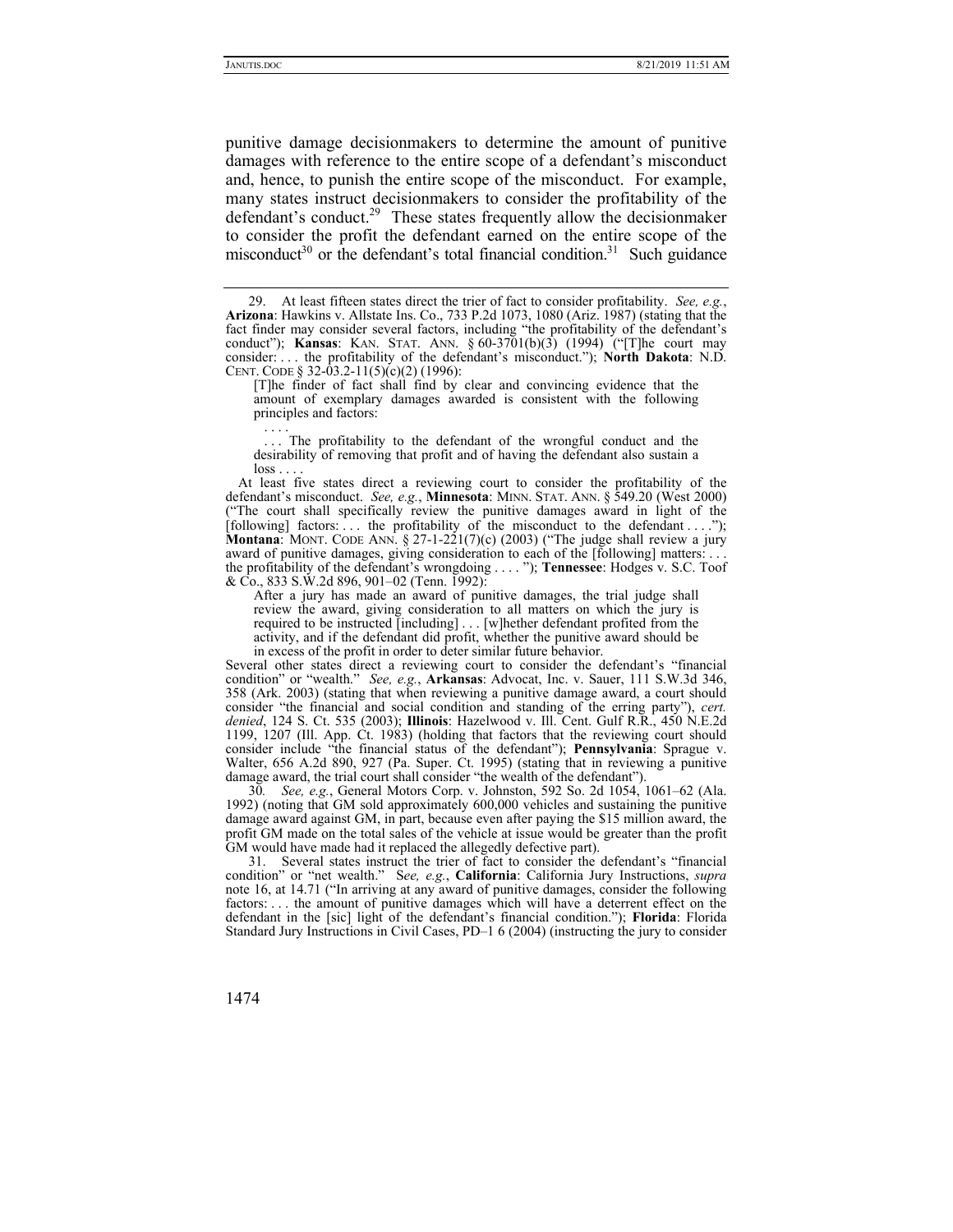again invites the decisionmaker to disgorge profits earned from the entire scope of the misconduct.

Many states insist that punitive damages bear a reasonable relationship to the actual and potential harm caused by the defendant's misconduct.32

*See also, e.g*., Weeks v. Baker & McKenzie, 74 Cal. Rptr. 2d 510, 534 (Ct. App. 1998) (sustaining a \$3.5 million punitive damage award, in part, because it was only five percent of the defendant's total net worth); Lakin v. Senco Prods., Inc., 925 P.2d 107, 121 (Or. Ct. App. 1996) (sustaining \$4 million punitive damage award, in part, because it was only five percent of the defendant's total net value), *aff'd*, 987 P.2d 463 (Or. 1999); *see also Campbell*, 65 P.3d at 1147 (vacating trial court remittitur and re-instating \$145 million punitive damage award, noting that the award was 0.26 of one percent of the defendant's total net worth and that the defendant's large financial worth merited a larger award); Burton v. R.J. Reynolds Tobacco Co., 205 F. Supp. 2d 1253, 1259–60 (D. Kan. 2002) (holding "[t]he profitability that this court must consider is the gain realized by Reynolds from the course of conduct giving rise to plaintiff's injuries" and measuring RJR's profits based on sales of cigarettes to the entire public); Williams v. Philip Morris Inc., 48 P.3d 824, 839–40 (Ore. Ct. App. 2002) (finding that defendant's misconduct was "highly profitable" based on evidence of defendant's total net worth and its profits from all cigarette sales in 1996 and 1997).

 32. At least six states expressly instruct the trier of fact to consider the relationship between the harm caused by the defendant and the amount of punitive damages. Four of these states expressly instruct the trier of fact to consider both actual and potential harm. *See, e.g.*, **New York**: N.Y. Pattern Jury Instructions—Civil 2:278 (West, WESTLAW through NY PJI (updated Dec. 2003)):

In arriving at your decision as to the amount of punitive damages you should consider the following factors: . . . 2. The actual and potential harm created by defendant's conduct. The amount of punitive damages that you award must be both reasonable and proportionate to the actual and potential harm suffered by the plaintiff, and to the compensatory damages you awarded the plaintiff.

**Virginia**: Wilkins v. Peninsula Motor Cars, Inc., 59 Va. Cir. 329, 338 (2002) ("[F]actors which are relevant to determining an appropriate measure of punitive damages: (a) whether there is a reasonable relationship between the punitive damages award and the harm likely to result from the defendant's conduct as well as the harm that has actually  $occurred \ldots$ .").

Fourteen additional states direct reviewing courts to consider the relationship between harm and punitive damages. Eight of these states expressly direct reviewing courts to consider potential as well as actual harm. *See, e.g.*, **Louisiana**: *In re* New Orleans Train Car Leakage Fire Litig., 795 So. 2d 364, 386 (La. Ct. App. 2001) ("We also assess the

the defendant's "financial resources"); **Indiana**: Stroud v. Lints, 790 N.E.2d 440, 445 (Ind. 2003) ("[I]f punitive damages are appropriate, the wealth of the defendant has for many years been held relevant to a determination of the appropriate amount.").

Several other states direct a reviewing court to consider the defendant's "financial condition" or "wealth." *See, e.g.*, **Arkansas**: *Sauer*, 111 S.W.3d at 358 (stating that when reviewing a punitive damage award, a court should consider "the financial and social condition and standing of the erring party"); **Illinois**: *Hazelwood*, 450 N.E.2d at 1207 (holding that factors that the reviewing court should consider include "the financial status of the defendant"); **Pennsylvania**: *Sprague*, 656 A.2d at 927 (stating that in reviewing a punitive damage award, the trial court shall consider "the wealth of the defendant").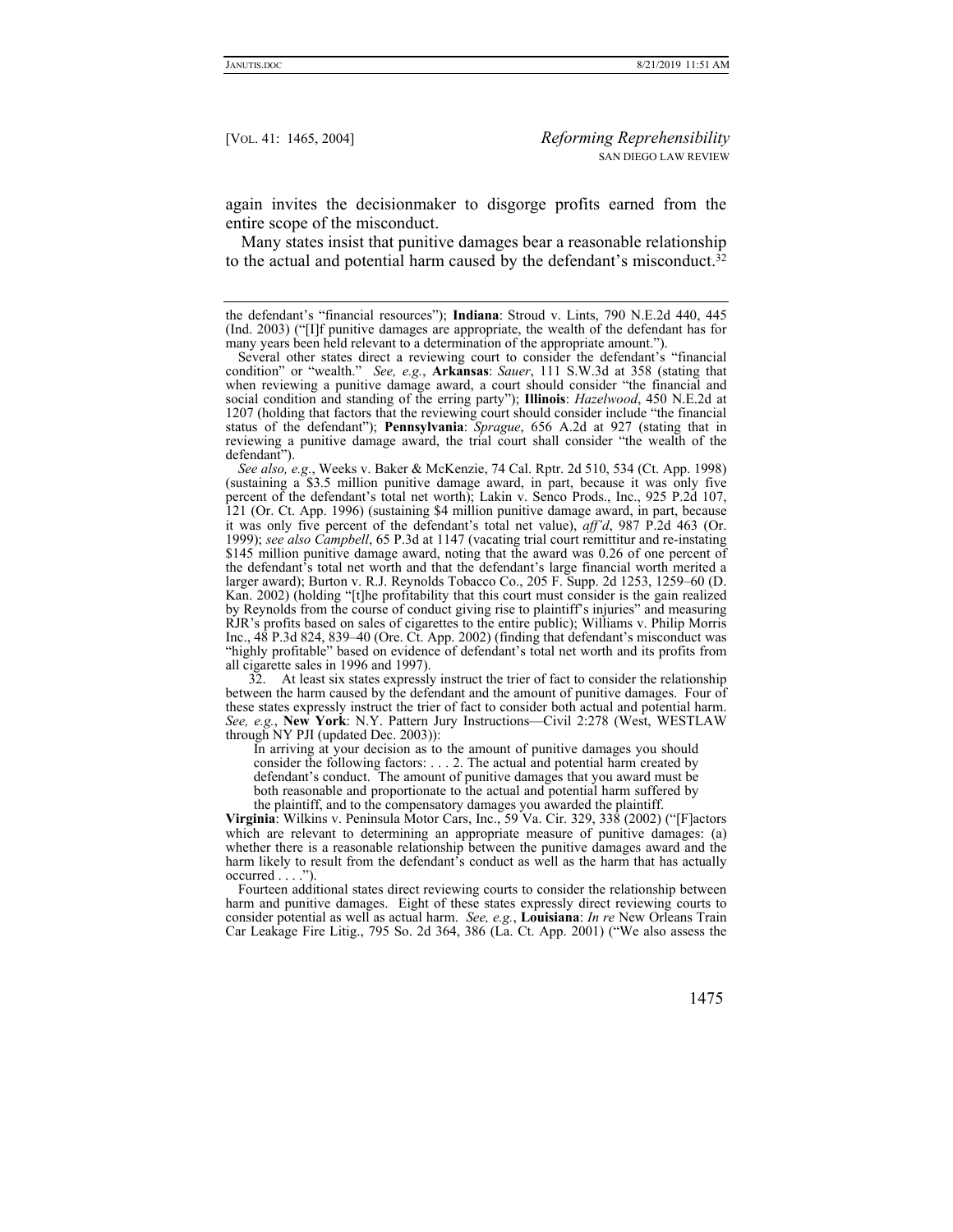Others instruct the decisionmaker to consider factors such as the "magnitude of the harm,"<sup>33</sup> "the extent and enormity of the harm," or the "severity of the harm."<sup>34</sup> Factors such as these ostensibly serve as limiting factors, requiring the decisionmaker to set a punitive damage award with reference only to the transaction between the plaintiff before the court and the defendant. Indeed, some courts have rejected defendants' due process challenges on the grounds that these factors demonstrated that a punitive damage award did not punish a defendant for the entire scope of its misconduct but for only that misconduct directed at the plaintiff before the court.<sup>35</sup> However, in practice these factors sometimes provide another opportunity for the punitive damage decisionmaker to set the damage award in reference to the total harm caused by the defendant's misconduct. Some states measure that harm not only as the harm to the injured party before the court, but also the harm to others.<sup>36</sup> Like using transactions with third parties as a measure of reprehensibility, such considerations also invite the punitive damage decisionmaker to impose sanctions on the entire scope of the defendant's misconduct.

33*. See, e.g.*, **Alaska**: Alaskan Vill., Inc. v. Smalley, 720 P.2d 945, 949 (Alaska 1986).

35*. See* Juzwin v. Amtorg Trading Corp., 705 F. Supp. 1053, 1054 (D.N.J. 1989), *modified on reconsideration*, 718 F. Supp. 1233 (D.N.J. 1989). In *Juzwin*, the court conditionally struck an award of punitive damages, concluding that subjecting defendants to multiple punitive damage awards would deprive defendants of their right to fundamentally fair proceedings. *Id.* at 1064. On reconsideration, however, the court vacated its order striking punitive damage claims before it upon competent proof of previous awards. *Juzwin*, 718 F. Supp. at 1236. The court reiterated its holding that repetitive punitive damage awards violate due process. *Id.* at 1234. However, the court reasoned that multiple awards are not necessarily repetitive. *Id.* at 1235. In reaching this determination, the court noted, in part, that many states require courts to instruct juries that the amount of a punitive damage award must bear a reasonable relationship to compensatory damages. *Id.* The court reasoned that a jury rendering an award after such an instruction might not consider the full effect of the defendant's conduct with respect to injured people other than the plaintiff. *Id.* Thus, the court concluded that a second award of punitive damages would not violate the due process clause if the first award was not intended by the jury to constitute "full" punishment for the defendant's wrongful conduct. *Id.*

36*. See, e.g.*, Williams v. Philip Morris Inc., 48 P.3d 824, 841 (Or. Ct. App. 2002) (noting in its discussion of ratio that "[i]t is thus appropriate to consider the effects of defendant's actions on persons other than [the plaintiff] in determining the amount of punitive damages"), *vacated*, 124 S. Ct. 56 (2003), *aff'd*, 92 P.3d 126 (2004).

quantum of punitive damages relative to, not only the actual harm that occurred, but also relative to the potential harm that could have occurred . . . ."), *cert. denied*, Nova Chems. Inc. v. Adams, 538 U.S. 944 (2003); **Massachusetts**: Labonte v. Hutchins & Wheeler, 678 N.E.2d 853, 862 (Mass. 1997) ("In reviewing punitive damages, the judge may consider the following criteria: a reasonable relationship to the harm that is likely to occur from the defendant's conduct as well as to the harm that actually has occurred . . . ."); **Washington**: State v. WWJ Corp., 980 P.2d 1257, 1263 (Wash. 1999) (following factor test of *BMW of N. Am., Inc. v. Gore*, 517 U.S. 559, 580–83 (1996), in which the Court compared the amount of the punitive award with the actual and potential harm caused by the defendant).

<sup>34</sup>*. See* **Colorado**: Leidholt v. District Court, 619 P.2d 768, 770 (Colo. 1980).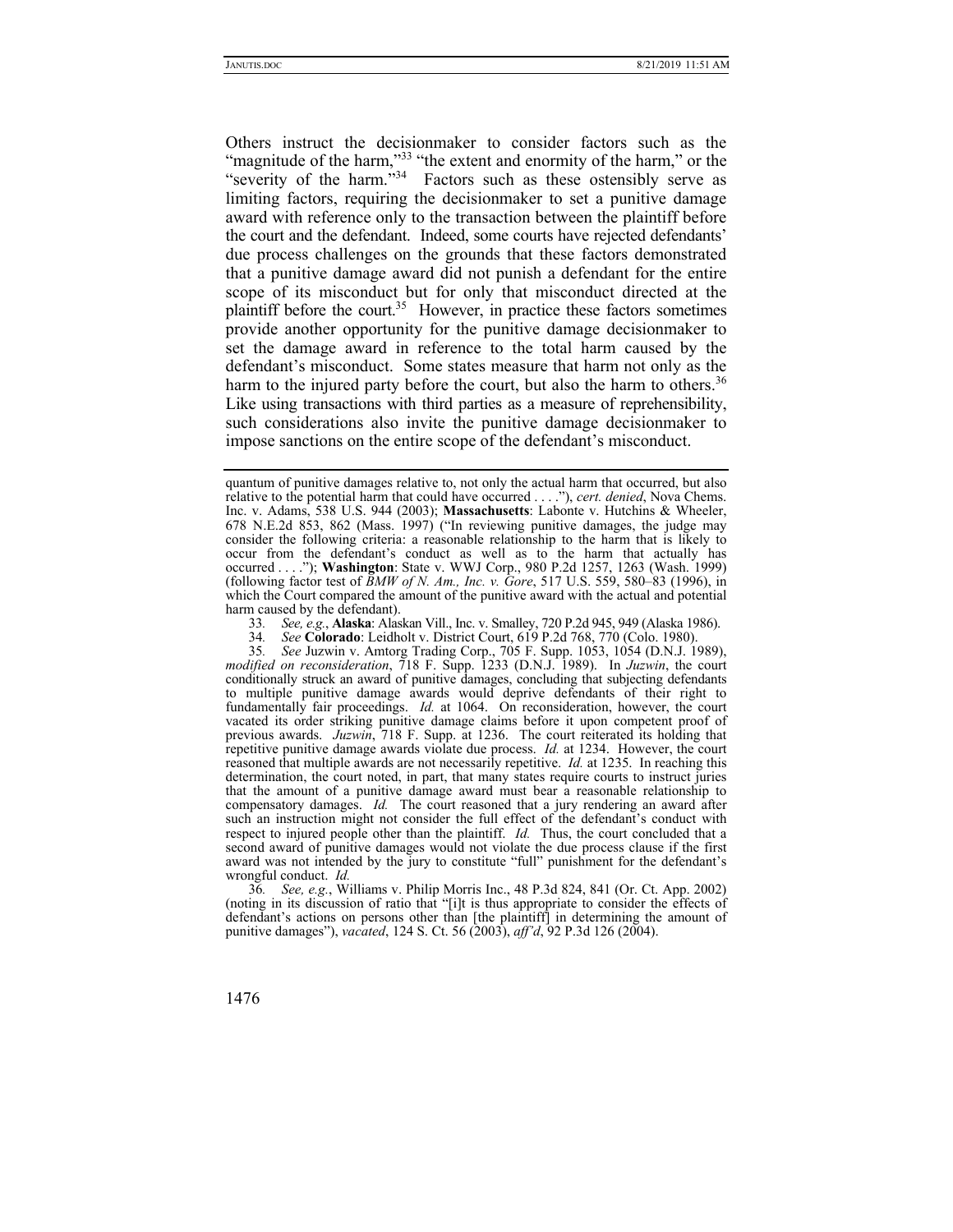#### IV. REFORMING REPREHENSIBILITY IN *CAMPBELL*

As it had done in *BMW v. Gore*, 37 the Court in *Campbell* sought to impose substantive limits on the size of individual punitive awards.<sup>38</sup> Although not addressing the propriety of total harm damages directly, *Campbell* attacked the reprehensibility factor as a method of reducing the size of individual awards. In so doing, *Campbell* reformed the reprehensibility analysis. *Campbell* prohibits the use of evidence of acts directed at parties other than the injured party before the court as a direct measure of reprehensibility.39 Instead, *Campbell* limits consideration of other act evidence to use solely as a measure of the defendant's knowledge with respect to the transaction between the defendant and the plaintiff before the court. This, in turn, limits the potential for total harm damages.

In *State Farm v. Campbell*, 40 the Court struck down a state court punitive damages award, concluding that it was grossly excessive under the guideposts the Court previously had announced in *BMW v. Gore*. Campbell, a State Farm insured, had been involved in a three-car auto accident in which the driver of one car was killed and the driver of another was seriously injured. The estate of the deceased driver and the injured driver sued Campbell and offered to settle for an amount equal to the policy limits of the State Farm insurance policy covering Campbell. Even though the evidence strongly indicated that Campbell was at fault, State Farm refused to accept the settlement.<sup>41</sup> State Farm also assured Campbell that he was likely to prevail at trial, that his personal assets were safe, and that he need not retain counsel.<sup>42</sup> At trial, however, a jury awarded the two plaintiffs damages well in excess of the policy limits.43 State Farm initially refused to pay the excess and informed Campbell that he would be personally liable for the judgment. However, after Campbell's appeal was denied, State Farm paid the entire judgment, including the amounts in excess of the policy limits.<sup>44</sup>

<sup>44</sup>*. Id*. at 413–14.



<sup>37</sup>*. Gore*, 517 U.S. at 559.

<sup>38.</sup> State Farm Mut. Auto. Ins. Co. v. Campbell, 538 U.S. 408 (2003). 39. Id. at 410 ("Due process does not permit courts to adjudicate the m

Id. at 410 ("Due process does not permit courts to adjudicate the merits of other parties' hypothetical claims under the guise of the reprehensibility analysis. Punishment on these bases creates the possibility of multiple punitive damages awards for the same conduct, for nonparties are not normally bound by another plaintiff's judgment.").

<sup>40</sup>*. Id*. at 429.

<sup>41</sup>*. See id*. at 412–14.

<sup>42</sup>*. Id*. at 413.

<sup>43</sup>*. Id*.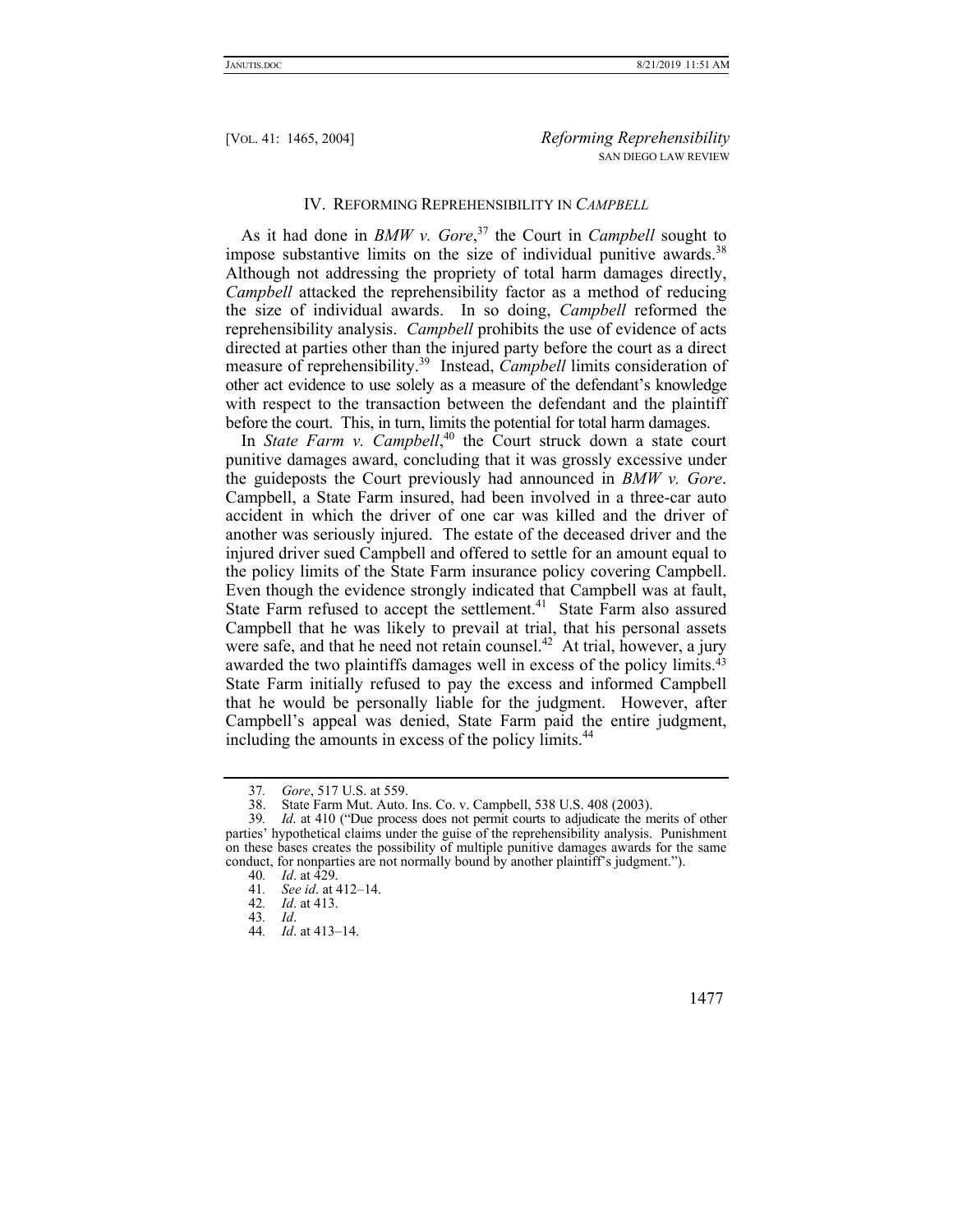Campbell and his wife instituted a claim against State Farm, alleging bad faith, fraud, and intentional infliction of emotional distress. At trial on the bad faith claim, a Utah jury awarded the Campbells \$2.6 million in compensatory damages and \$145 million in punitive damages.<sup>45</sup> The trial court reduced the awards to \$1 million and \$25 million respectively.<sup>46</sup> However, the Utah Supreme Court reinstated the \$145 million punitive damage award.<sup>47</sup> State Farm appealed to the United States Supreme Court contending that the punitive damage award was constitutionally excessive under *BMW v. Gore*.

The United States Supreme Court found the \$145 million punitive award unconstitutionally excessive. The Court reasoned that the punitive damage award impermissibly attempted to punish State Farm for its nationwide claims adjustment policies. In reaching this conclusion, the Court reiterated its holding in *BMW v. Gore* that a state may not impose punitive damages to punish extraterritorial conduct which was lawful where it occurred.<sup>48</sup> The Court also expanded this holding, concluding that a state does not have a legitimate interest in imposing punitive damages to punish a defendant for extraterritorial conduct that was unlawful where it occurred.<sup>49</sup> The Court noted that the Campbells introduced evidence regarding State Farm's nationwide claims adjustment policy, including expert testimony regarding fraudulent practices under the policy and evidence concerning State Farm's handling of first-party and non-auto insurance claims over the course of twenty years.<sup>50</sup> Likewise, the Court noted that counsel for the Campbells argued that State Farm's conduct toward the Campbells was part of a nationwide scheme to fraudulently keep claim pay outs low and increase profits.<sup>51</sup> Finally, the Court noted that both the trial court and the Utah Supreme Court relied on State Farm's nationwide policies in upholding the punitive damage award.<sup>52</sup> Based on the lower courts' opinions, the Court concluded that State Farm was being punished for this conduct in addition to its conduct directed toward the Campbells.

The Campbells argued that the evidence of State Farm's claimhandling policies was relevant not as a basis for punitive damages themselves but, instead, as indicia of the degree of reprehensibility in State Farm's dealings with the Campbells. The Campbells argued that

- 47*. Id*.
- 48*. Id*. at 421.
- 49*. Id*.
- 50*. See id*. at 415. 51*. Id*. at 420.
- 52*. Id*.
- 1478

<sup>45</sup>*. Id*. at 415.

<sup>46</sup>*. Id*.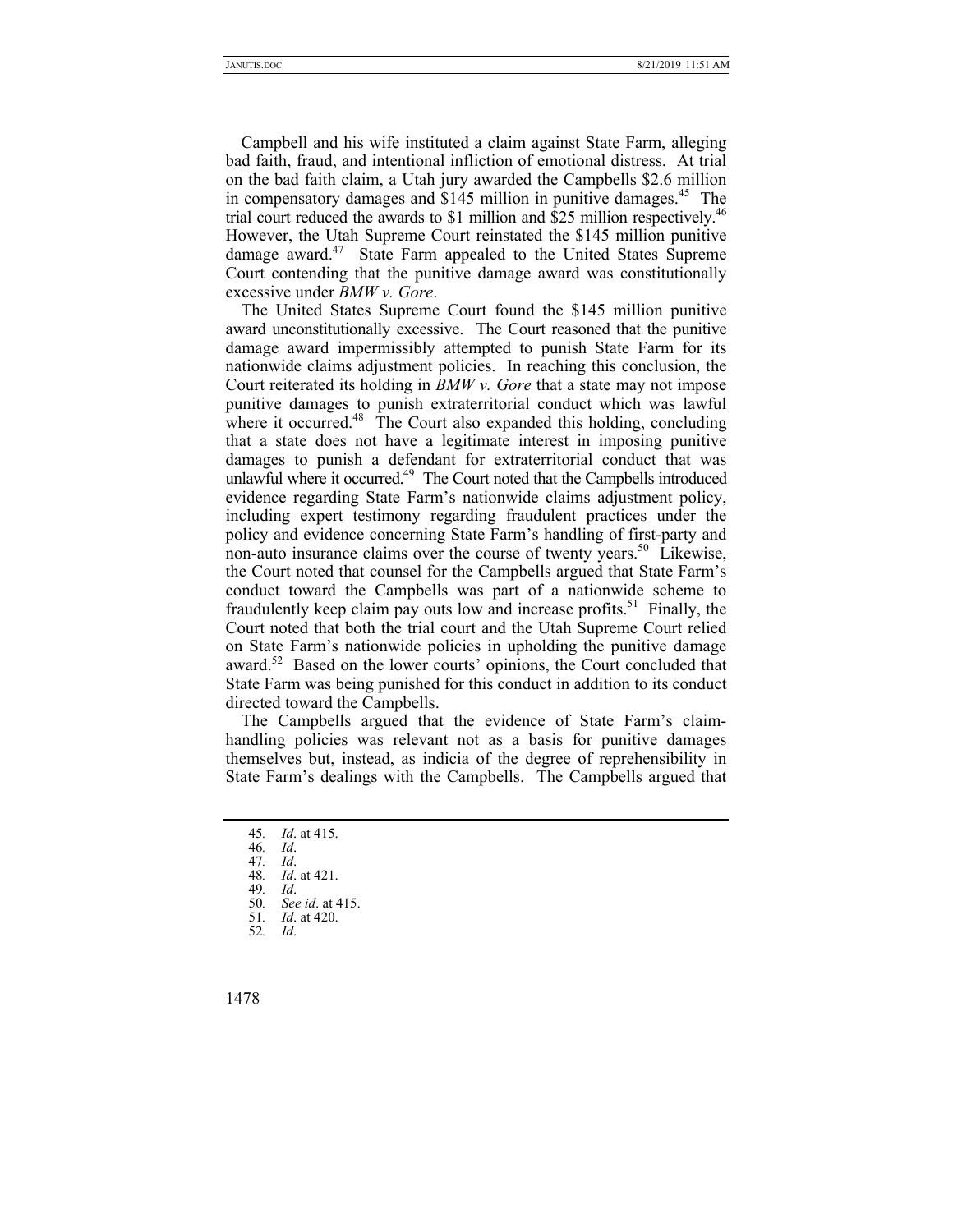the evidence demonstrated State Farm's motive in its treatment of them. The Campbells reasoned that tactics designed to underpay first-party claimants to increase State Farm's profits were relevant to demonstrate that State Farm engaged in tactics designed to underpay third-party claimants for the same purpose—to increase profits.53 The Court rejected this role for extraterritorial conduct. The Court noted, as it had in *Gore*, that extraterritorial conduct can be relevant to demonstrate deliberateness and culpability.<sup>54</sup> However, the Court concluded that extraterritorial conduct must have a "nexus to the specific harm suffered by the plaintiff" to be relevant to deliberateness and culpability.<sup>55</sup> Further, the Court held that a jury had to be specifically instructed that it could not use punitive damages to punish lawful extraterritorial conduct.<sup>56</sup> Here, the Court reasoned that evidence of State Farm's nationwide claims adjustment policies was not related to its handling of third-party claims like the claims at issue in *Campbell* and, thus, not relevant to an assessment of State Farm's reprehensibility.57 Stripped of evidence of extraterritorial misconduct, the Court concluded that State Farm's conduct toward the Campbells was not sufficiently reprehensible to warrant such a large punitive award.<sup>58</sup>

*Campbell* is significant to reprehensibility analysis and to the viability of multiple punitive damage awards for three reasons. First, in *Campbell*, the Court recognized for the first time that other misconduct evidence introduced ostensibly to demonstrate reprehensibility may be used to sanction the defendant directly for that other misconduct. As stated above, the Campbells introduced evidence regarding State Farm's nationwide claims adjustment policy, including evidence concerning State Farm's handling of first-party and non-auto insurance claims by other insureds.<sup>59</sup> The Campbells contended that such evidence was relevant to establish the degree of reprehensibility of State Farm's conduct directed at the Campbells. However, the Court rejected the Campbells' characterization, concluding that the Utah courts had used this measure of reprehensibility as a "guise" to punish

<sup>53</sup>*. Id*. at 421–24.

<sup>54</sup>*. Id*. at 422.

<sup>55</sup>*. Id*.

<sup>56</sup>*. Id*.

<sup>57</sup>*. Id*. at 423–24.

<sup>58</sup>*. Id*. at 419–20.

<sup>59</sup>*. See id*. at 414–15.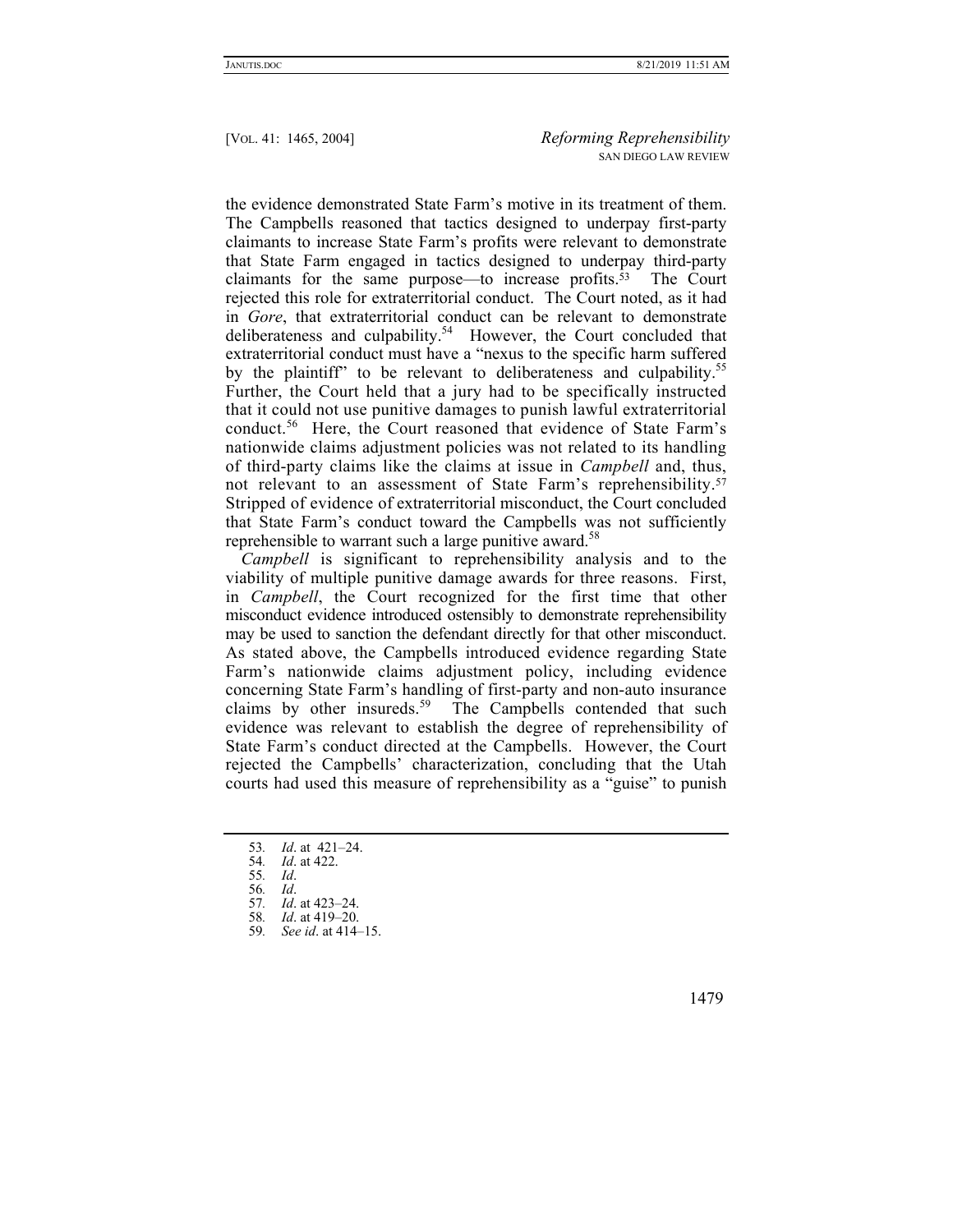State Farm for its actions toward individuals other than the Campbells. $60$ 

Second, in *Campbell*, the Court appears to have prohibited the use of evidence of the number of transactions with other parties as a direct measure of reprehensibility and, hence the use of reprehensibility to award total harm damages. The *Campbell* Court expressly prohibited the use of evidence of unrelated transactions as a measure of reprehensibility. Further, the Court prohibited the use of unrelated transactions precisely because the Court concluded that unrelated transaction evidence was used as a means to impose punitive damages directly for that unrelated misconduct. To this end, the Court held: "For a more fundamental reason, however, the Utah courts erred in relying upon [evidence of transactions with other parties]: The courts awarded punitive damages to punish and deter conduct that bore no relation to the Campbells' harm."<sup>61</sup> Likewise, in explaining why State Farm's conduct was insufficiently reprehensible to warrant the severe sanction imposed by the Utah courts, the Court noted: "The Campbells have identified scant evidence of repeated misconduct of the sort that injured them. Nor does our review of the Utah courts' decisions convince us that State Farm was only punished for its actions toward the Campbells."<sup>62</sup>

More importantly, this rationale would seem to prohibit the use of *related* misconduct as a direct measure of reprehensibility as well. Some language in *Campbell* ostensibly leaves open the possibility of using evidence of related misconduct as a measure of reprehensibility. For example, the Court acknowledge that "[l]awful out-of-state conduct may be probative" if it bears a "nexus to the specific harm suffered by the plaintiff."63 Likewise, as noted above, in explaining why State Farm's conduct was insufficiently reprehensible to warrant the severe sanction the Court noted not only that the Utah courts had punished State Farm for conduct directed at other parties but also that "[t]he Campbells have identified scant evidence of repeated misconduct of the sort that injured them."64 Finally, in explaining why the transaction between the Campbells and State Farm was the only conduct relevant to the

<sup>60</sup>*. Id*. at 422–23. At oral argument one of the Justices remarked:

If you've done the same thing to other people, you can be punished more. Now, you may find a significant difference between punishing you for what you did to other people, and punishing you more for what you did to this person, because it is rendered more reprehensible because of what you did to other people, but I don't see a whole lot of difference between the two.

Oral argument transcript at 15, State Farm Mut. Auto. Ins. Co. v. Campbell, 538 U.S. 408 (2003) (No. 01-1289) (Dec. 11, 2002).

<sup>61</sup>*. Campbell*, 538 U.S. at 422.

<sup>62</sup>*. Id*. at 423.

<sup>63</sup>*. Id*. at 422.

<sup>64</sup>*. Id*. at 423.

<sup>1480</sup>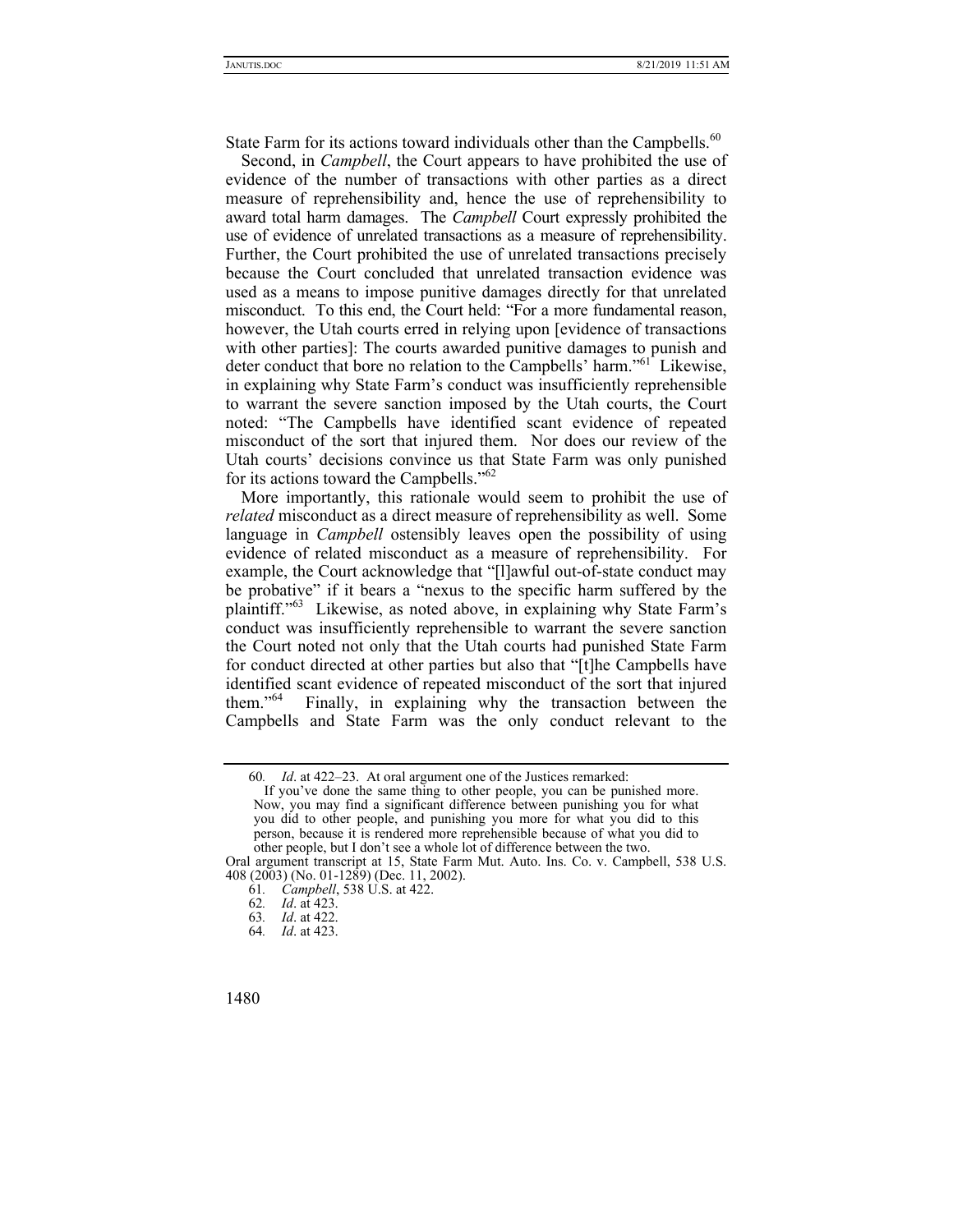reprehensibility analysis, the Court noted, "because the Campbells have shown no conduct by State Farm similar to that which harmed them, the conduct that harmed them is the only conduct relevant to the reprehensibility analysis."65 This language suggests that if the Campbells had offered evidence of State Farm misconduct in transactions with similarly situated third parties, such as evidence of misconduct by State Farm in its handling of third-party auto insurance claims, the Court would have considered these third-party transactions to be relevant measures of State Farm's reprehensibility.

If this is so, *Campbell* would do little to prevent the use of reprehensibility to award total harm damages in mass tort litigation. The other misconduct evidence offered as a measure of reprehensibility in such actions is likely to be related to the misconduct directed at the injured plaintiff before the court. For example, in *Boeken* the California trial court found Philip Morris's conduct to be "utterly reprehensible" because "millions of American consumers" relied on the same misrepresentations that injured plaintiff before the court.<sup>66</sup> Conduct directed at these absent consumers would seem to be related to the conduct that injured the plaintiff before the court in *Boeken* under any definition of relatedness because the exact same conduct was directed at the absent parties and the party before the court.<sup>67</sup> Thus, courts could continue to use reprehensibility as a basis to sustain total harm damages.

<sup>[</sup>The *Campbell* Court] did not say that out-of-state conduct [evidence] is *per se* irrelevant. To the contrary, it stated that "evidence of repeated misconduct of the sort that injured" the plaintiff is entirely relevant. In this case, there was evidence that [the defendant] engaged in nationwide misconduct in disseminating false and misleading information to the FDA and to physicians about [its product] and that the dissemination of that misleading information led to [plaintiffs'] damages.



<sup>65</sup>*. Id*. at 424.

 <sup>66.</sup> Boeken v. Philip Morris Inc., No. BC 226593, 2001 WL 1894403, at\*3, \*5 (Cal. Super. Ct. Aug. 9, 2001); *see supra* notes 25–28 and accompanying text.

 <sup>67.</sup> Several courts have reached this conclusion post-*Campbell*. *See, e.g.*, Henley v. Philip Morris Inc., 9 Cal. Rptr. 3d 29, 71–72 (Ct. App. 2004):

Defendant also substantially overstates this aspect of Campbell by suggesting that it rendered such evidence [of out-of-state conduct] categorically inadmissible. On the contrary, the court acknowledged that such evidence may be considered if a sufficient 'nexus' is shown to the plaintiff's claim.... Plaintiff's claims, in contrast [to those in Campbell], rest on a quintessential 'mass tort,' i.e., a course of more-or-less uniform conduct directed at the entire public and maliciously injuring, through a system of interconnected devices, an entire category of persons to which plaintiff squarely belongs.

*See also* Bocci v. Key Pharms., Inc., 76 P.3d 669, 674 (Or. Ct. App. 2003), *modified on reconsideration*, 76 P.3d 908 (Or. Ct. App. 2003) (correcting punitive damages ratio):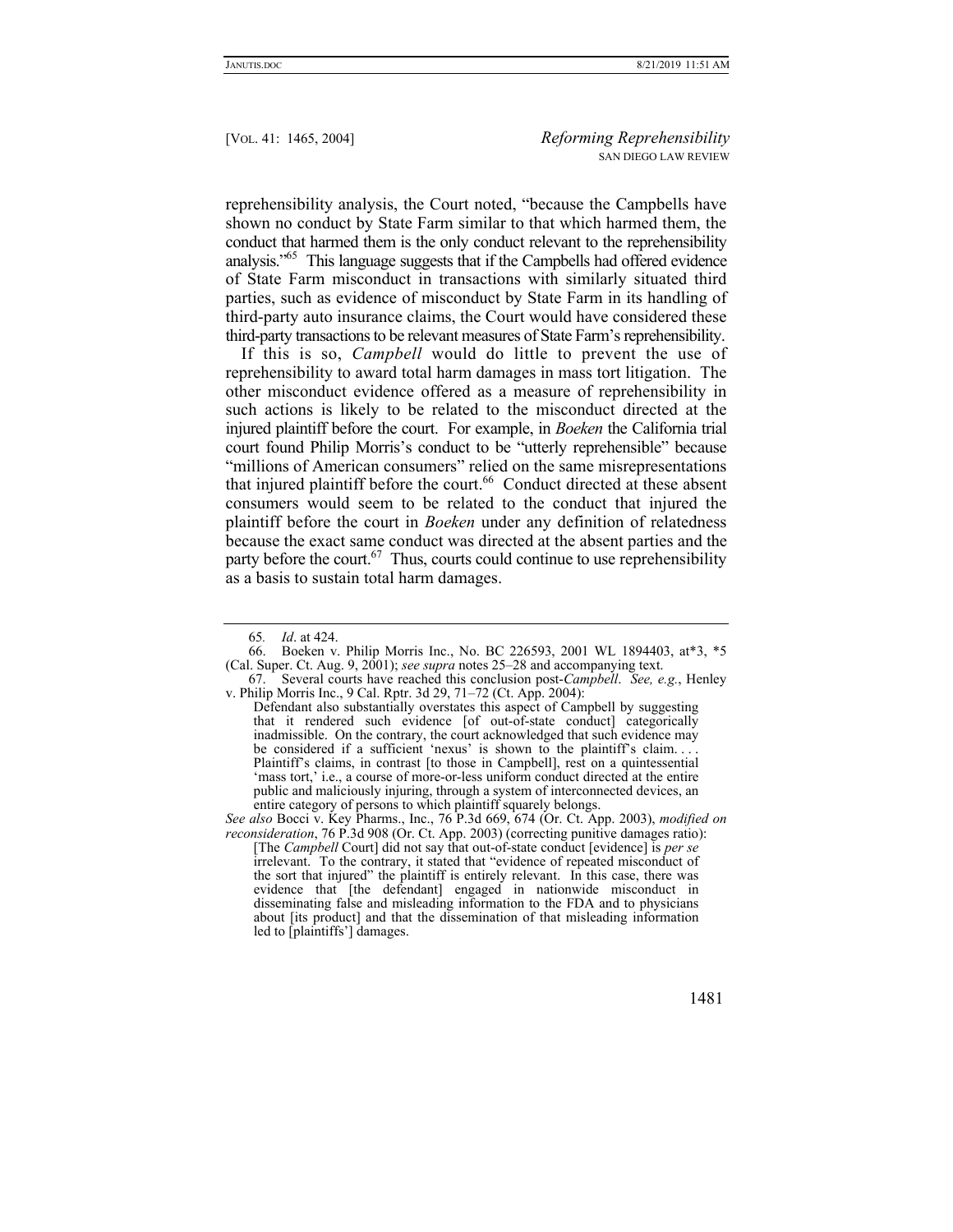However, a closer examination of *Campbell* reveals that the underlying premise would prohibit the use of both related and unrelated misconduct as measures of reprehensibility in and of themselves. In rejecting the Utah courts' reliance on evidence of unrelated transactions, the Court explained that the problem with the use of such evidence was that it was used as a vehicle to impose sanctions directly on those unrelated transactions. The Court explained that due process prohibited a court from adjudicating and punishing hypothetical claims under the guise of reprehensibility.68 The Court continued: "Punishment on these bases creates the possibility of multiple punitive damages awards for the same conduct; for in the usual case nonparties are not bound by the judgment some other plaintiff obtains."<sup>69</sup>

Likewise, in rejecting a state's ability to sanction unlawful extraterritorial conduct, the *Campbell* Court explained: "Any proper adjudication of conduct that occurred outside Utah *to other persons would require their inclusion*, and, to those parties, the Utah courts, in the usual case, would need to apply the laws of their relevant jurisdiction."<sup>70</sup> This suggests that the Court's concern with the use of unrelated misconduct evidence is not solely a concern with the extraterritorial nature of such evidence and, hence, its potential interference with state sovereignty<sup>71</sup> or a concern that such evidence allows the defendant to be punished for its status as an "unsavory individual or business"72 rather than for the defendant's bad acts themselves. Instead, this suggests that the Court's concern is that the use of unrelated misconduct evidence as a measure of reprehensibility may result in the defendant being punished for these unrelated acts directly and, hence, subject the defendant to the risk that it will be punished for these same acts again in a lawsuit brought by the victims of the unrelated acts.<sup>73</sup>

73*. But see* Catherine M. Sharkey, *Punitive Damages as Societal Damages*, 113 YALE L.J. 347, 350 (2003). Professor Sharkey argues that a "more contextualized and nuanced reading of [*Campbell*], however, suggests that the Court was primarily concerned with limiting the extraterritorial or out-of-state reach of punitive damages." However, had the Court been concerned primarily with the extraterritorial reach of punitive damages, it would have had no need to raise its due process objection to the potential for multiple damages. *See Campbell*, 538 U.S. at 423. The Court had already held that states could not impose punitive damages to punish lawful or unlawful extraterritorial conduct, *id.* at 421, and concluded that the Utah courts had impermissibly attempted to punish State Farm for its extraterritorial claims handling practices. *See id.* 

<sup>68</sup>*. Campbell*, 538 U.S. at 423.

<sup>69</sup>*. Id*.

<sup>70</sup>*. Id*. at 421–22 (emphasis added).

<sup>71</sup>*. See* BMW of N. Am., Inc. v. Gore, 517 U.S. 559, 572 (1996) ("We think it follows from these principles of state sovereignty and comity that a State may not impose economic sanctions on violators of its laws with the intent of changing the tortfeasors' lawful conduct in other States."); *Campbell*, 538 U.S. at 421.

<sup>72</sup>*. See Campbell*, 538 U.S. at 423.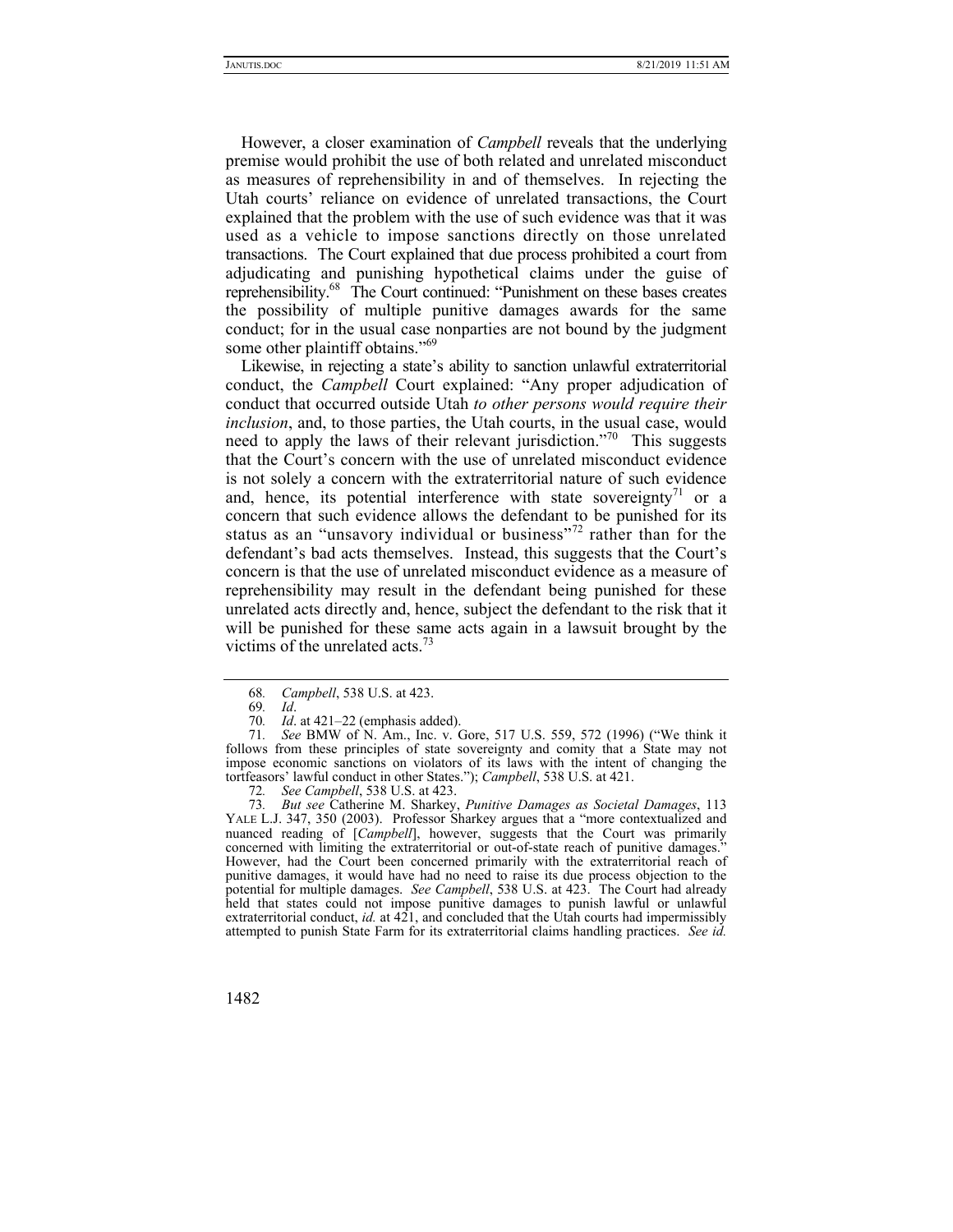Use of evidence of related misconduct as much as use of unrelated misconduct would invite the jury to "adjudicate the merits of other parties' hypothetical claims."74 Thus, use of related misconduct evidence as a direct measure of reprehensibility would seem to expose the defendant to the same risk of multiple punitive damage awards which the *Campbell* Court sought to eliminate. Indeed, the use of related misconduct as a direct measure of reprehensibility seems to have resulted in potentially duplicative awards in mass tort litigation.<sup>75</sup>

Moreover, the *Campbell* Court's overriding concern seemed to be not just that State Farm was punished for misconduct unrelated to the misconduct directed at the Campbells, but more generally that State Farm was punished for any conduct other than the conduct directed at the Campbells. On several occasions in the opinion the Court noted its concern that the other misconduct evidence had resulted in sanctions imposed directly on that misconduct. For example, in striking down the punitive award, the Court noted: "This case, instead, was used as a platform to expose, and punish, the perceived deficiencies of State Farm's operations throughout the country. The Utah Supreme Court's opinion makes explicit that State Farm was being condemned for its nationwide policies rather than for the conduct directed toward the Campbells."<sup>76</sup> Likewise, in assessing the reprehensibility of the award, the Court observed: "Nor does our review of the Utah courts' decisions convince us that State Farm was only punished for its actions toward the Campbells."77

Even the *Campbell* Court's discussion of the role of related misconduct suggests that the Court viewed a limited role for such evidence. The Court seemed to reject the existence of related misconduct by itself as a measure of reprehensibility. Instead, the *Campbell* Court seemed to suggest that related conduct directed at parties other than the plaintiff before the court is relevant only to assess the knowledge, intent, or deliberateness of the defendant with respect to its conduct toward the

at 422. Nonetheless, the Court continued its analysis, concluding that the Utah courts erred "[f]or a more fundamental reason." *Id.* at 422. That reason being that the Utah courts imposed punitive damages to punish and deter conduct directed at parties other than the Campbells and that such a use of punitive damages created a risk of multiple punitive damage awards for the same conduct. *See id.* at 422–23.

<sup>74</sup>*. Campbell*, 538 U.S. at 422–23.

<sup>75</sup>*. See supra* note 20 and accompanying text.

<sup>76</sup>*. Campbell*, 538 U.S. at 420.

<sup>77</sup>*. Id*. at 423.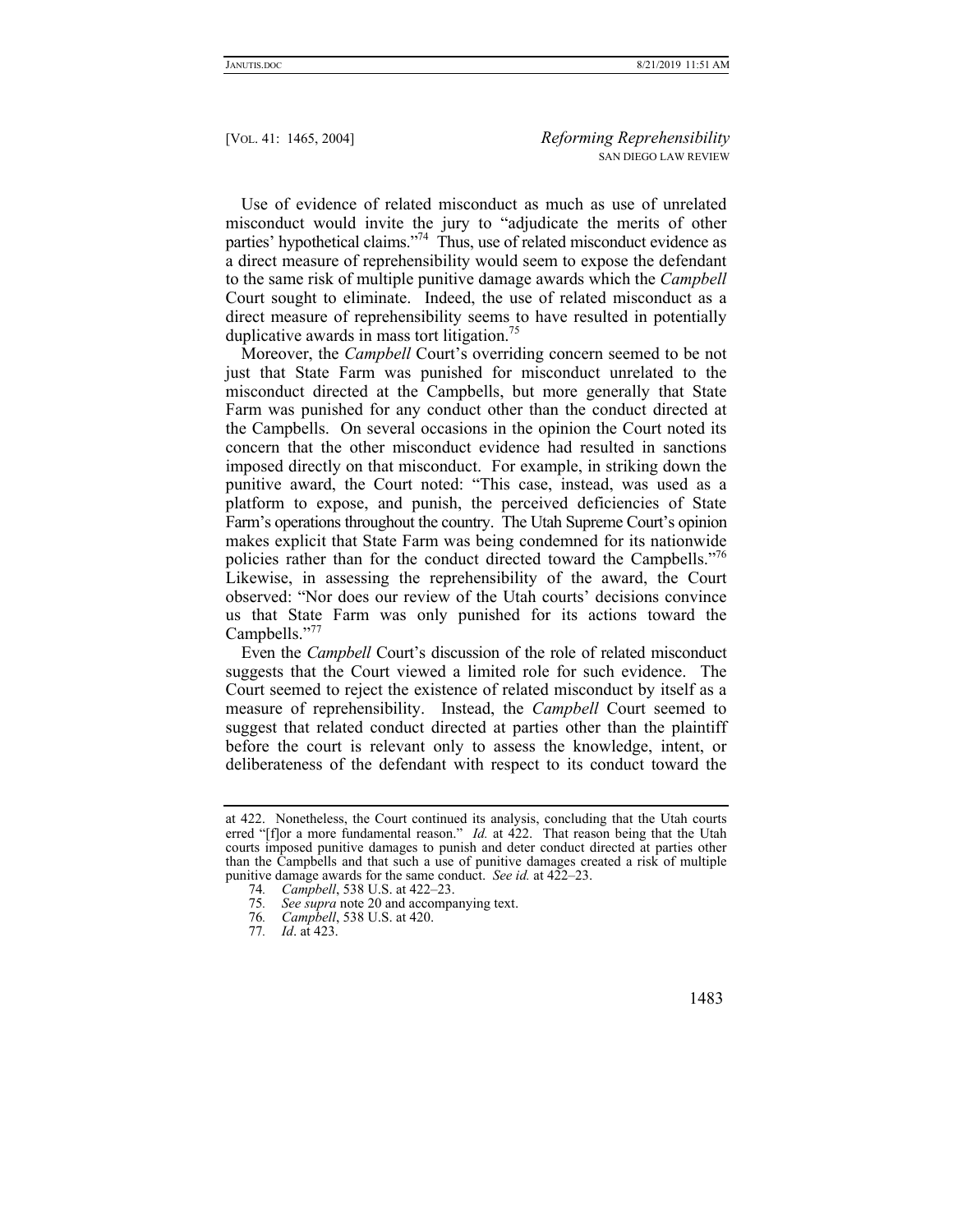particular plaintiff before the court. Indeed, the Court so stated: "Lawful out-of-state conduct may be probative *when it demonstrates the deliberateness and culpability of the defendant's action* in the State where it is tortious, but that conduct must have a nexus to the specific harm suffered by the plaintiff."<sup>78</sup> Thus, *Campbell* appears to foreclose the use of related misconduct as a direct measure of reprehensibility.<sup>79</sup>

At least one lower court has adopted this reading of *Campbell*. In *Wohlwend v. Edwards*, 80 the Indiana Court of Appeals concluded that a plaintiff who was injured by a drunk driver could not admit evidence of the defendant's driving while intoxicated on subsequent occasions. The *Wohlwend* court recognized that the *Campbell* Court spoke of "dissimilar" acts.81 Likewise, the *Wohlwend* court acknowledged that the *Campbell* Court expressly recognized that repeated actions increased the reprehensibility of a defendant's conduct.82 The *Wohlwend* court noted that the defendant's subsequent drunk driving convictions were similar to the conduct directed at the plaintiff before the court. However, the court concluded that evidence of the subsequent convictions were not relevant to establish reprehensibility under *Campbell* because a jury might use this evidence to punish the defendant for the subsequent convictions directly, and as such, use of the evidence would subject the defendant to the risk of multiple punishment for the subsequent incidents.<sup>83</sup> Further, in support of its reasoning, the court relied on cases

80. Wohlwend v. Edwards, 796 N.E.2d 781, 787 (Ind. Ct. App. 2003).

<sup>78</sup>*. Id*. at 422 (emphasis added). The nexus requirement is consistent with the requirement in tort law that prior incidents must be sufficiently similar to prove knowledge of defect.

 <sup>79.</sup> Such a reading is consistent with the Court's discussion of related misconduct in *BMW of N. Am., Inc. v. Gore*. The Court's assessment of BMW's reprehensibility in that case suggests that the *Gore* Court also viewed related misconduct as an indicium of the defendant's culpability with respect to the conduct directed at the injured plaintiff before the court only. In *Gore*, as in *Campbell*, the plaintiff argued that evidence of BMW's failure to disclose minor repairs to other customers pursuant to the same nondisclosure policy at issue in *Gore* was relevant to establish reprehensibility. BMW of N. Am., Inc. v. Gore, 517 U.S. 559, 576 (1996). The Court recognized that a defendant who "has repeatedly engaged in prohibited conduct while knowing or suspecting that it was unlawful" could be subject to greater sanctions on the basis of their increased reprehensibility. *Id*. However, the Court concluded that evidence of these other transactions were not relevant to establish BMW's increased reprehensibility. *Id.* In so doing, the Court noted that BMW reasonably could have believed that state disclosure statutes created a safe harbor and, thus, that its policy was lawful in other states. *Id*. at 577–79. Likewise, the Court noted that BMW had not acted pursuant to its Likewise, the Court noted that BMW had not acted pursuant to its nondisclosure policy once the policy had been adjudged unlawful. *Id*. In this way, the Court's reasoning focused solely on BMW's knowledge at the time it engaged in the conduct. This suggests that it is the defendant's knowledge rather than the scope of its conduct that determines reprehensibility.

<sup>81</sup>*. Id*.

<sup>82</sup>*. Id*. at 786.

<sup>83</sup>*. Id*. at 787; *see also id*. at 789 ("In the present case, not only was there a

<sup>1484</sup>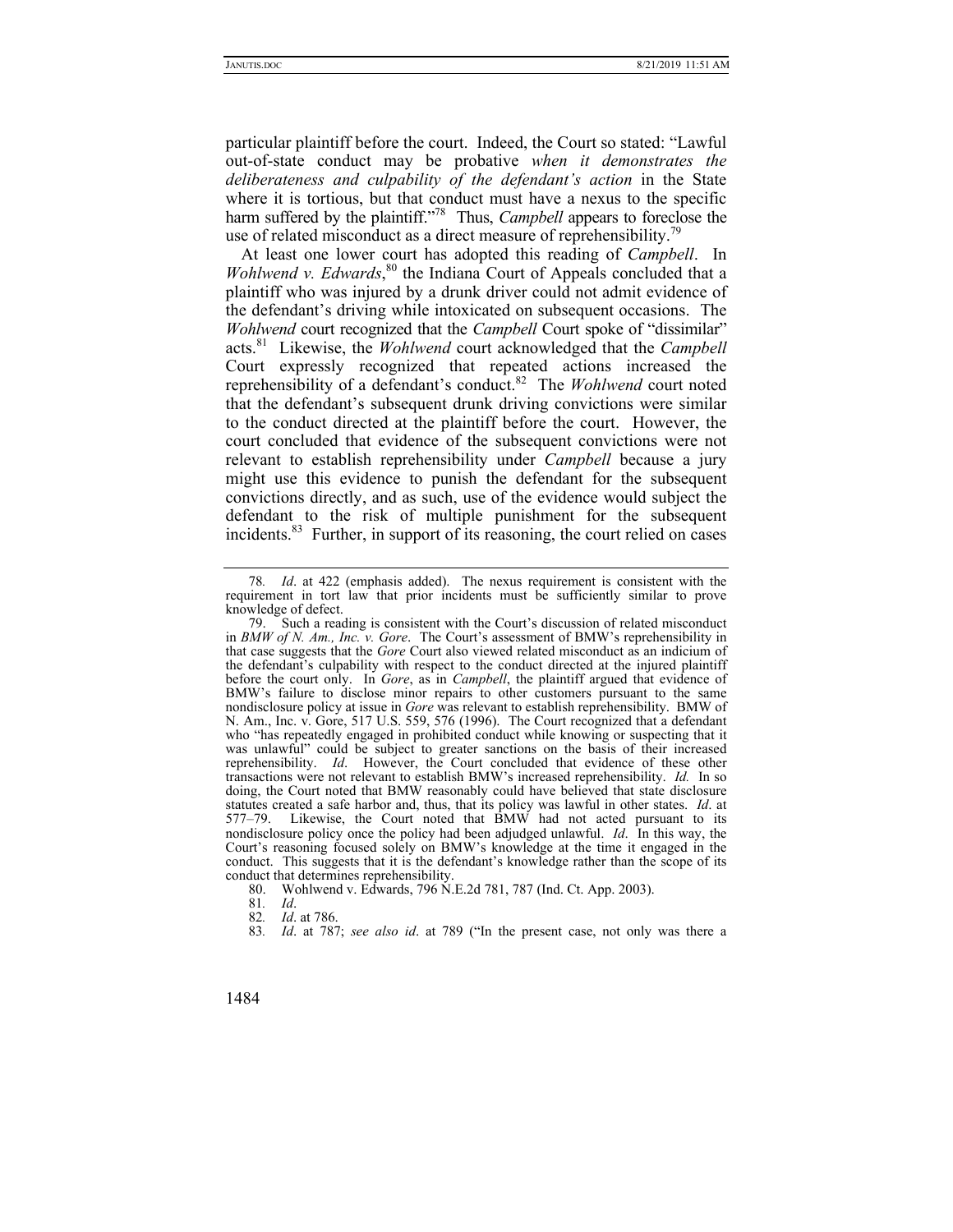precluding evidence of subsequent similar conduct because such conduct could not establish the defendant's state of mind at the time it committed the conduct directed at the plaintiff.84 Thus, the *Wohlwend* court implicitly recognized the limited role for related misconduct in establishing reprehensibility.

Finally, the rationale underlying *Campbell* would appear to preclude use of transactions with absent parties as a measure of the other factors determining the size of punitive damages awards and, hence, preclude the use of other factors to impose total harm damages. As discussed above, many states instruct the punitive damages decisionmakers to consider the profitability of the entire scope of the defendant's misconduct in setting an award.<sup>85</sup> Likewise, while insisting that punitive damages bear a reasonable relationship to the actual and potential harm caused by the defendant's misconduct, some states measure that harm not only as the harm to the injured party before the court, but also the harm to others.<sup>86</sup> While *Campbell* does not directly address the propriety of inviting the jury to consider total profitability or total harm, the reasoning behind this decision again suggests that the Court would limit consideration of profitability to the profitability of the individual transaction between the defendant and the injured parties before the court. Likewise, *Campbell* suggests that the Court would prohibit consideration of harm caused by transactions other than the transaction between the defendant and the injured parties before the court.

As discussed above, *Campbell* recognized that although evidence of transactions with parties other than the injured parties before the court is put before punitive damage decisionmakers as a measure of reprehensibility, decisionmakers may use such evidence to punish the defendant for those other transactions directly. When put before punitive damage decisionmakers as a measure of harm in relation to punitive damages, decisionmakers seem just as likely to use evidence of transactions with parties other than

85*. See supra* notes 29–31 and accompanying text.

<sup>86</sup>*. See supra* notes 32–36 and accompanying text. *See, e.g.*, Williams v. Philip Morris Inc., 48 P.3d 824, 841 (Or. Ct. App. 2002) (noting in its discussion of ratio that "[i]t is thus appropriate to consider the effects of defendant's actions on persons other than [the plaintiff] in determining the amount of punitive damages"), *vacated*, 124 S. Ct. 56 (2003), *aff'd*, 92 P.3d 126 (2004).



possibility that the jury based its award of punitive damages upon conduct other that than [sic] which damaged the plaintiff, it was a near certainty. The jury was encouraged to do just that.").

<sup>84</sup>*. See id*. at 787–88.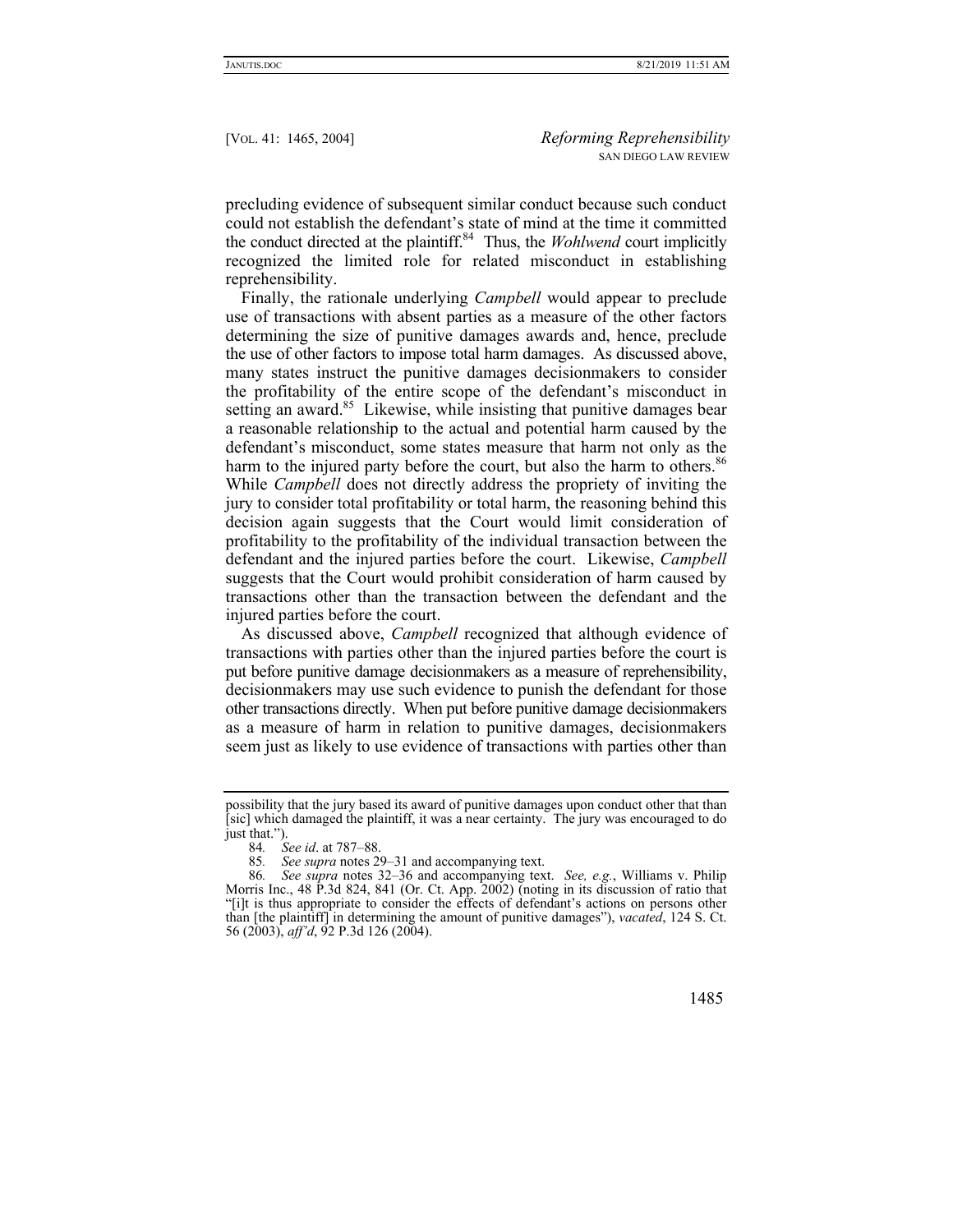those before the court to punish the defendant for those transactions directly. Likewise, inviting punitive damage decisionmakers to consider the profitability of an entire course of conduct invites decisionmakers to disgorge profits from the entire course of conduct. Indeed, some courts have done so. $87$  However, such disgorgement is tantamount to a sanction imposed on the entire misconduct.

In *Campbell*, the Court prohibited use of transactions with others as a measure of reprehensibility specifically because decisionmakers might punish the defendant for those transactions directly; consequently, the defendant would be subject to the risk of duplicative punishment for those other transactions in subsequent actions brought by those absent parties who were injured in the other transactions. Because punitive damages decisionmakers may use evidence of other transactions offered as measures of harm or profitability to punish those other transactions directly, the defendant, likewise, will be subject to the risk of duplicative punishment for those other transactions in subsequent actions brought by the absent parties who were injured in those other transactions. Thus, the reasoning of *Campbell* would seem to preclude use of evidence of other transactions as a measure of profitability of the defendant's misconduct or as a measure of harm in relation to punitive damages.

Indeed, while *Campbell* does not expressly prohibit the use of harm or potential harm to others in evaluating the relationship between actual harm and punitive damages, the Court has defined harm in terms of harm to the individual plaintiff.<sup>88</sup> Thus, after *Gore* and *Campbell*, it is likely that states must limit consideration of harm to that suffered by the individuals before the court.<sup>89</sup>

Moreover, while the Court has not placed restrictions on the use of evidence of other transactions to measure profitability expressly, the Court has expressed concerns about the use of net wealth as an award

 <sup>89.</sup> The actual harm caused by the defendant's conduct toward the plaintiff might more accurately describe the appropriate measure of actual harm. Such a measure would take account of unrecoverable externalities resulting from the defendant's misconduct. As such, this measure would be more consistent with the original purpose of punitive damages. It would also be consistent with the Court's view of the role of punitive damages. In *Campbell*, the Court notes that State Farm's conduct towards the Campbells deserves a more modest sanction, in part, because all of the Campbells' harm has been recouped through compensatory damages, and thus, punitive damages would be duplicative. State Farm Mut. Auto. Ins. Co. v. Campbell, 538 U.S. 408, 426 (2003). This suggests that the Court views the role of punitive damages, in part, as a measure to compensate victims for otherwise unrecoverable harms.



<sup>87</sup>*. See supra* notes 29–31 and accompanying text.

 <sup>88.</sup> At least one lower court has expressly prohibited courts and juries from considering harm to others as a measure of actual harm. *See* Pulla v. Amoco Oil Co., 72 F.3d 648, 659–60 (8th Cir. 1995).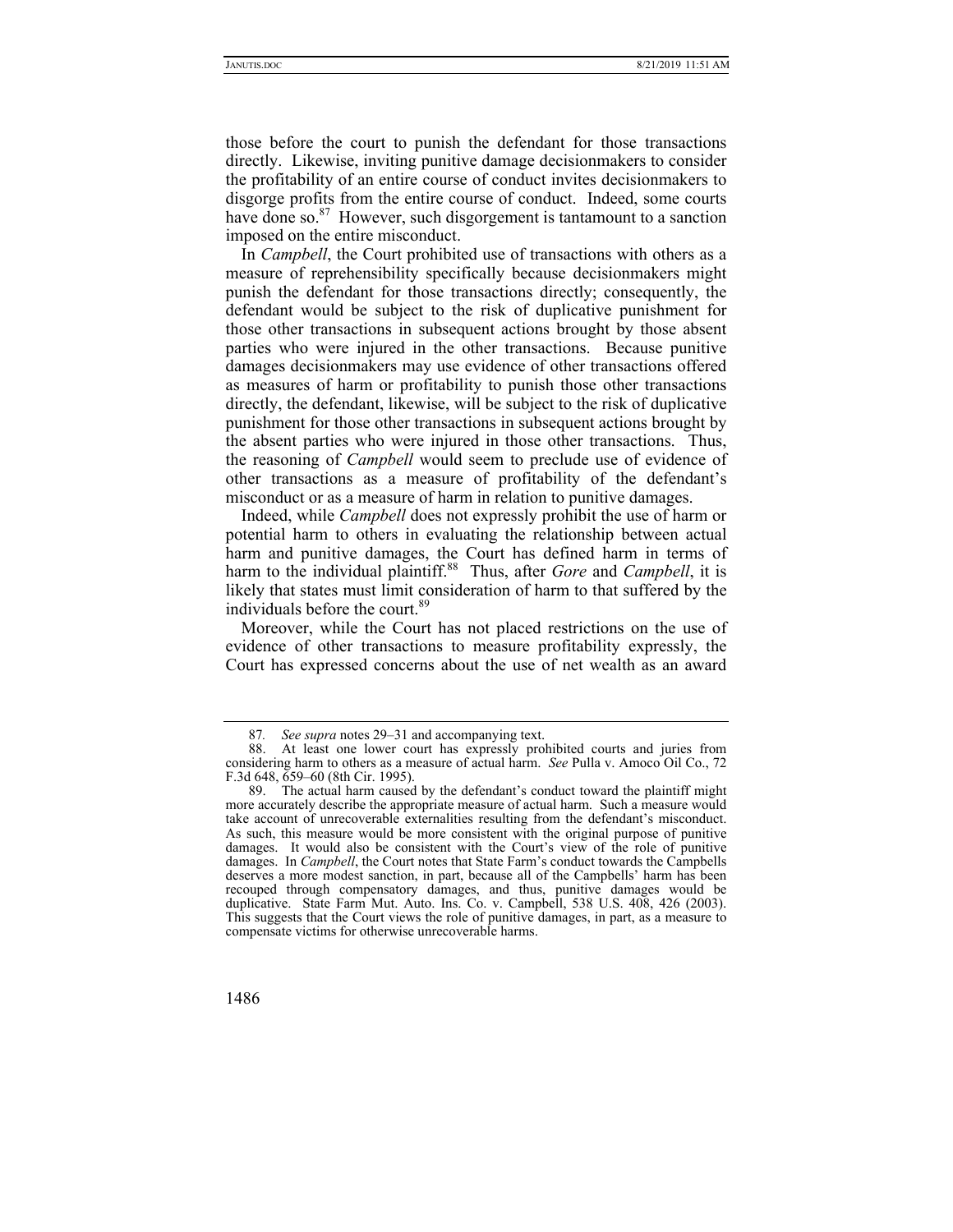enhancer.90 Further, at least one lower court has interpreted *Campbell* to prohibit use of evidence of other transactions as a measure of profitability and to limit the decisionmaker's ability to disgorge profits from the other transactions. In *Romo v. Ford Motor Co.*, 91 a California appellate court concluded that *Campbell* constitutionalized a "narrow view" of the goal and measure of punitive damages which limited a state's legitimate interest in imposing punitive damages to punishing only that conduct which injured the plaintiff before the court and prohibited a state from punishing a defendant for "everything else it may have done wrong."<sup>92</sup> As such, the *Romo* court concluded, in part, that a jury instruction directing the jury to consider "the amount of punitive damages which will have a deterrent effect on the defendant in light of defendant's financial condition" and argument of counsel that the jury should award punitive damages based on the profit the defendant made on the sale of all the same model defective product impermissibly "fail[ed] to restrict the jury to punishment and deterrence based solely on the harm to the plaintiffs."93

#### V. CONCLUSION

I view this reformation of reprehensibility and potentially other aspects of the procedures for awarding punitive damages favorably for two reasons. While I am not certain that this reformation of reprehensibility is the best solution to total harm damages, it is a solution which may eliminate the practice of awarding total harm punitive damages in mass tort litigation. This, in turn, may ensure the continued viability of punitive damage claims in mass tort litigation.<sup>94</sup> First, it may ensure the viability of punitive damage claims by reducing the theoretical appeal of

 <sup>94.</sup> As other commentators have recognized, awarding punitive damages to multiple injured parties furthers interests in retribution and compensation underlying punitive damages. *See, e.g.*, Owen, *supra* note 6; *see also* Anthony J. Sebok, *What Did Punitive Damages Do? Why Misunderstanding the History of Punitive Damages Matters Today*, 78 CHI.-KENT L. REV. 163, 181 (2003) (arguing that punitive damages, in part, compensate the injured plaintiff for her hurt feelings).



<sup>90</sup>*. See* BMW of N. Am., Inc. v. Gore, 517 U.S. 559, 585 (1996) ("The fact that BMW is a large corporation rather than an impecunious individual does not diminish its entitlement to fair notice of the demands that the several States impose on the conduct of its business."); *Campbell*, 538 U.S. at 427 ("The wealth of a defendant cannot justify an otherwise unconstitutional punitive damages award.").

 <sup>91.</sup> Romo v. Ford Motor Co., 6 Cal. Rptr. 3d 793, 801–02 (Ct. App. 2003).

<sup>92</sup>*. Id*. at 802.

<sup>93</sup>*. Id*. at 805.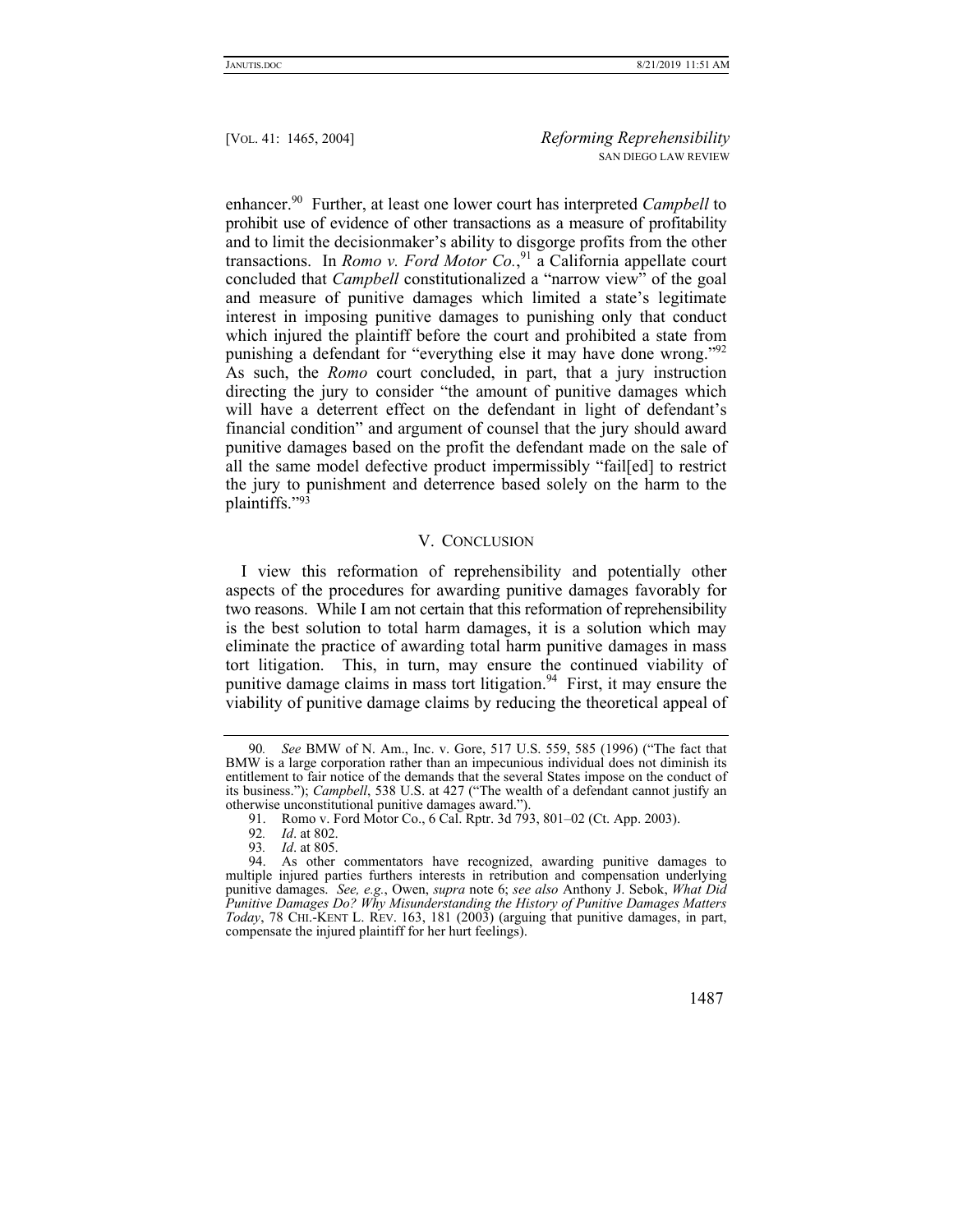defendants' claims of duplicative punishment. Second, on a practical level, this reformation may reduce the size of punitive damage awards to current claimants, and thereby increase the pool of assets available to future claimants.95 Limiting the consideration of other act evidence to consideration as a measure of the defendant's knowledge only should reduce the scope of other act evidence presented to punitive damage decisionmakers. As a practical matter, this could reduce the number of related transactions presented to decisionmakers. For example, while evidence of transactions occurring prior to the transaction may be relevant to a defendant's knowledge, as *Wohlwend* demonstrates, conduct subsequent to the transaction with the plaintiff would not bear on the defendant's knowledge at the time of the transaction with the plaintiff.<sup>96</sup> Further, only prior transactions in which the defendant became aware of harm to the injured party would be relevant to demonstrate knowledge. To the extent that punitive damage decisionmakers do impose punitive damages to sanction these other acts directly, reducing the number of other acts that the decisionmakers consider should reduce the size of punitive awards.

I also find the Court's reformation of reprehensibility appealing because it brings the process for awarding punitive damages more in line with the retributivist principles which justify consideration of reprehensibility as a measure for assessing punitive damages in the first instance. In explaining the relevance of reprehensibility, the *Gore* Court relied on what it perceived to be the well accepted retributivist principle of reciprocity. The Court observed:

As the Court stated nearly 150 years ago, exemplary damages imposed on a defendant should reflect "the enormity of his offense." This principle reflects

 <sup>95.</sup> Admittedly, on this front some empirical research suggests that *Gore* may not have been successful. *See, e.g*., Theodore Eisenberg & Martin T. Wells, *The Predictability of Punitive Damages Awards in Published Opinions, the Impact of BMW* v. Gore *on Punitive Damages Awards, and Forecasting Which Punitive Awards Will Be Reduced*, 7 SUP. CT. ECON. REV. 59 (1999). Eisenberg and Wells report an increase in mean punitive damage awards after *Gore*. However, they also report an increase in compensatory awards and a statistically significant decrease in the ratio between punitive and compensatory damages. *Id*. at 76. Whether *Gore* has had any sizeable effect on punitive damages since 1999 remains to be measured. To this end, Eisenberg and Wells noted that at the time that they conducted their research insufficient time might have elapsed for *Gore* to have exercised significant influence on the pattern of punitive awards. *Id*. at 61. Moreover, the effects of *Campbell*, of course, cannot be known at this time.<br> $96.$ 

<sup>96</sup>*. See, e.g.*, Wohlwend v. Edwards, 796 N.E.2d 781, 787–88 (Ind. Ct. App. 2003); *see also* Jimenez v. DaimlerChrysler Corp., 269 F.3d 439, 451 (4th Cir. 2001) (stating that post-design evidence does not evince defendant's contemporaneous consciousness of wrongdoing); Fullmer v. Tague, 500 N.W.2d 432, 436 (Iowa 1993) (discussing that evidence of similar conduct postdating the conduct giving rise to the litigation was not relevant to show a pattern of wrongful conduct).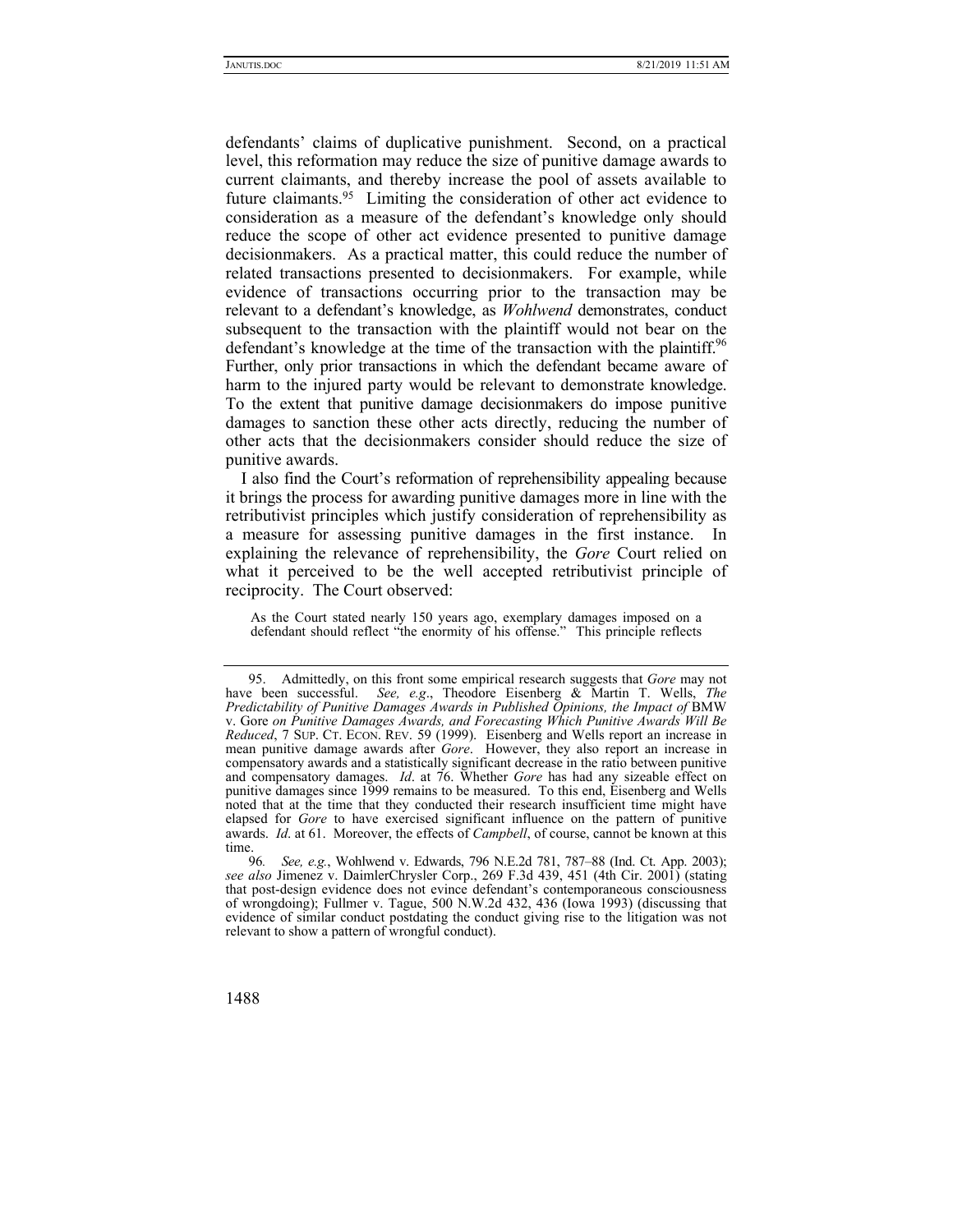the accepted view that some wrongs are more blameworthy than others. . . . In *TXO*, both the West Virginia Supreme Court and the Justices of this Court placed special emphasis on the principle that punitive damages may not be 'grossly out of proportion to the severity of the offense."<sup>97</sup>

Reciprocity is integral to a retributivist model of criminal punishment. Stated simply, reciprocity provides that the punishment should fit the crime. Retributivist theorists and limited retributivist theorists have explained that reciprocity demands that the punishment be measured by the seriousness of the crime and that the seriousness be measured from a social point of view, not solely from the perspective of what would be required to make the injured party whole.<sup>98</sup> In measuring the seriousness of the crime from a social perspective, retributivist theorists measure not only the harm to the victim, but also the seriousness of the right invasion involved.<sup>99</sup> Finally, retributivist theorists take into account the culpability of the offender based on his or her state of mind.<sup>100</sup>

Reprehensibility as reformed by the Court better comports with this model. The Court demands that punitive damages bear a reasonable relationship to the harm caused by the defendant's misconduct. Thus, the Court takes into account the harm to the victim in measuring a reciprocal sanction. The reprehensibility analysis then performs the dual function of measuring the seriousness of the right invasion and accounting for the defendant's culpability. The seriousness of the right invasion stems not from the fact that the defendant has engaged in similar invasions of rights but rather from the nature of the right itself. This comports with the retributivist ideal that punishment be for the bad act rather than for the defendant's status as a bad actor. Thus, in both *Campbell* and *Gore*, the Court emphasizes aggravating factors like the use of trickery or deceit or the vulnerability of the victim and ranks misconduct resulting in physical harm as more serious than invasions of economic interests.101

<sup>101</sup>*. See* State Farm Mut. Auto. Ins. Co. v. Campbell, 538 U.S. 408, 419 (2003); *Gore*, 517 U.S. at 576–77; *see also* Jane Mallor & Barry S. Roberts, *Punitive Damages: On the Path to a Principled Approach?*, 50 HASTINGS L.J. 1001, 1009 (1999) ("The [*Gore*] Court provided a brief taxonomy of reprehensibility and indicated that the amount of a punitive award should be in proportion to both the wrongfulness of the defendant's conduct and the plaintiff's interest that the conduct implicated.").



 <sup>97.</sup> BMW of N. Am., Inc. v. Gore, 517 U.S. 559, 575–76 (1996) (citations omitted).

 <sup>98.</sup> Lawrence Crocker, *The Upper Limit of Just Punishment*, 41 EMORY L.J. 1059, 1081–83, 1088–92 (1992).

<sup>99</sup>*. Id*. at 1081–83, 1094–95.

<sup>100</sup>*. Id*. at 1088–92.